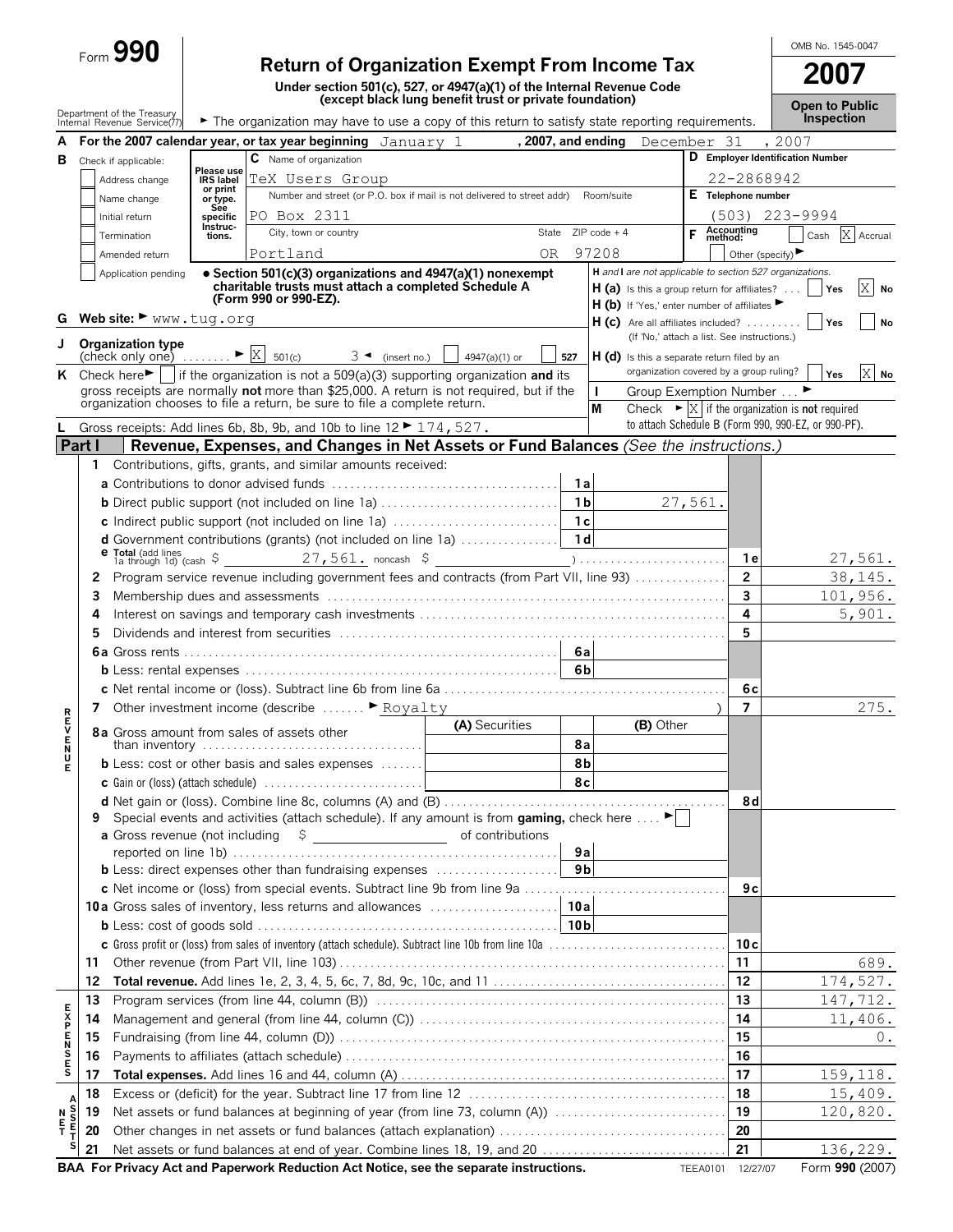Form **990** (2007) Page **2** TeX Users Group 22-2868942

| Part II  | <b>Statement of Functional Expenses</b> All organizations must complete column (A). Columns (B), (C), and (D) are required for section 501(c)(3) and (4) organizations and section 4947(a)(1) nonexempt charitable trusts but optio |                 |                  |                         |                               |                                                  |
|----------|-------------------------------------------------------------------------------------------------------------------------------------------------------------------------------------------------------------------------------------|-----------------|------------------|-------------------------|-------------------------------|--------------------------------------------------|
|          | Do not include amounts reported on line<br>6b, 8b, 9b, 10b, or 16 of Part I.                                                                                                                                                        |                 | (A) Total        | (B) Program<br>services | (C) Management<br>and general | (D) Fundraising                                  |
|          | 22a Grants paid from donor advised<br>funds (attach sch)                                                                                                                                                                            |                 |                  |                         |                               |                                                  |
|          | (cash<br>\$<br>13,750.                                                                                                                                                                                                              |                 |                  |                         |                               |                                                  |
|          | \$<br>non-cash                                                                                                                                                                                                                      |                 |                  |                         |                               |                                                  |
|          | If this amount includes                                                                                                                                                                                                             |                 |                  |                         |                               |                                                  |
|          | foreign grants, check here $\therefore$ $\blacktriangleright$                                                                                                                                                                       | 22a             | 13,750.          | 13,750.                 |                               |                                                  |
|          | 22b Other grants and allocations (att sch)<br>\$<br>10,000.<br>(cash                                                                                                                                                                |                 |                  |                         |                               |                                                  |
|          | \$<br>non-cash                                                                                                                                                                                                                      |                 |                  |                         |                               |                                                  |
|          | If this amount includes                                                                                                                                                                                                             |                 |                  |                         |                               |                                                  |
|          | foreign grants, check here $\mathbb{R}$                                                                                                                                                                                             | 22 <sub>b</sub> | 10,000.          | 10,000.                 |                               |                                                  |
|          | 23 Specific assistance to individuals                                                                                                                                                                                               |                 |                  |                         |                               |                                                  |
|          | (attach schedule)                                                                                                                                                                                                                   | 23              |                  |                         |                               |                                                  |
|          | 24 Benefits paid to or for members<br>(attach schedule)                                                                                                                                                                             | 24              | 2,000.           | 2,000.                  |                               |                                                  |
|          | 25a Compensation of current officers,                                                                                                                                                                                               |                 |                  |                         |                               |                                                  |
|          | directors, key employees, etc. listed                                                                                                                                                                                               |                 |                  |                         |                               |                                                  |
|          | in Part V-A                                                                                                                                                                                                                         | 25a             | 0.               | $\circ$                 | 0.                            | 0.                                               |
|          | <b>b</b> Compensation of former officers,<br>directors, key employees, etc. listed                                                                                                                                                  | 25 <sub>b</sub> |                  |                         |                               |                                                  |
|          | c Compensation and other distributions, not<br>included above, to disqualified persons (as                                                                                                                                          |                 |                  |                         |                               |                                                  |
|          | defined under section $4958(f)(1)$ ) and persons                                                                                                                                                                                    |                 |                  |                         |                               |                                                  |
|          | described in section<br>$4958(c)(3)(B)$                                                                                                                                                                                             | 25c             |                  |                         |                               |                                                  |
|          | 26 Salaries and wages of employees not                                                                                                                                                                                              |                 |                  |                         |                               |                                                  |
|          | included on lines 25a, b, and c                                                                                                                                                                                                     | 26              | 50, 160.         | 50, 160.                | $0$ .                         | $0$ .                                            |
|          | 27 Pension plan contributions not<br>included on lines $25a$ , b, and $c$                                                                                                                                                           | 27              |                  |                         |                               |                                                  |
|          | 28 Employee benefits not included on                                                                                                                                                                                                |                 |                  |                         |                               |                                                  |
| 29       | lines $25a - 27$<br>Payroll taxes                                                                                                                                                                                                   | 28<br>29        | 5,602.<br>4,100. | 0.<br>4,100.            | 5,602.<br>0.                  | $0$ .<br>$\mathbf 0$ .                           |
| 30       | Professional fundraising fees                                                                                                                                                                                                       | 30              |                  |                         |                               |                                                  |
| 31       | Accounting fees                                                                                                                                                                                                                     | 31              | 200.             | $\circ$                 | 200.                          | $\mathbf 0$ .                                    |
| 32       | Legal fees                                                                                                                                                                                                                          | 32              |                  |                         |                               |                                                  |
| 33       | Supplies                                                                                                                                                                                                                            | 33              | 1,284            | 773.                    | 511                           | $0$ .                                            |
|          | 34 Telephone                                                                                                                                                                                                                        | 34              | 818.             | 818.                    | $\mathsf{O}$ .                | $\mathbb O$ .                                    |
| 35       | Postage and shipping                                                                                                                                                                                                                | 35              | 6,500.           | 6,355                   | 145.                          | $\mathsf{0}$ .                                   |
| 36       | Occupancy                                                                                                                                                                                                                           | 36              | 3,957            | $\Omega$                | 3,957.                        | $\mathbf 0$ .                                    |
| 37<br>38 | Equipment rental and maintenance<br>Printing and publications                                                                                                                                                                       | 37<br>38        | 243.<br>25,185   | 243.<br>25, 185.        | Ο.<br>$\Omega$ .              | $0$ .<br>$\mathbf 0$ .                           |
| 39       | Travel                                                                                                                                                                                                                              | 39              |                  |                         |                               |                                                  |
| 40       | Conferences, conventions, and meetings                                                                                                                                                                                              | 40              | 22,769.          | 22,769.                 | 0.                            | $0$ .                                            |
| 41       |                                                                                                                                                                                                                                     | 41              |                  |                         |                               |                                                  |
| 42       | Depreciation, depletion, etc (attach schedule)                                                                                                                                                                                      | 42              | 1,498.           | 1,498.                  | 0.                            | $0$ .                                            |
| 43       | Other expenses not covered above (itemize):                                                                                                                                                                                         |                 |                  |                         |                               |                                                  |
|          | a Lucida Fonts payment                                                                                                                                                                                                              | 43 a            | 3,095<br>20      | 3,095.<br>20            |                               |                                                  |
|          | <b>b</b> Y&Y license upgrade fee<br>c Payment to WinEdt Team                                                                                                                                                                        | 43 b<br>43 с    | 120              | 120                     |                               |                                                  |
|          | d Corporation fees                                                                                                                                                                                                                  | 43 <sub>d</sub> | 80               | 80                      |                               |                                                  |
|          | e Credit card/Bank charges: Bank Service Char                                                                                                                                                                                       | 43e             | 247.             | 247.                    |                               |                                                  |
|          | f Credit card/Bank charges: Bankcard Merc Fees                                                                                                                                                                                      | 43 f            | 3,691            | 3,691                   |                               |                                                  |
|          | g See Other Expenses Stmt                                                                                                                                                                                                           | 43q             | 3,799.           | 2,808                   | 991                           |                                                  |
|          | 44 Total functional expenses. Add lines 22a                                                                                                                                                                                         |                 |                  |                         |                               |                                                  |
|          | through 43g. (Organizations completing columns<br>$(B)$ - $(D)$ , carry these totals to lines 13 - 15)                                                                                                                              | 44              | 159,118.         | 147,712.                | 11,406.                       | $0$ .                                            |
|          | <b>Joint Costs.</b> Check $\cdot$ $\blacksquare$ If you are following SOP 98-2.                                                                                                                                                     |                 |                  |                         |                               |                                                  |
|          | $\frac{1}{2}$ combined educational campaign and fundraising solicitation reported in $\overline{P}$ Pregram sensites?                                                                                                               |                 |                  |                         |                               | $\blacktriangleright$ $\Box$ $\vee$ oc $\Box$ No |

| Are any joint costs from a combined educational campaign and fundraising solicitation reported in (B) Program services? |  |  |                                                 |
|-------------------------------------------------------------------------------------------------------------------------|--|--|-------------------------------------------------|
| If 'Yes,' enter (i) the aggregate amount of these joint costs                                                           |  |  | ; (ii) the amount allocated to Program services |
|                                                                                                                         |  |  |                                                 |

**Example 2 iii)** the amount allocated to Management and general  $\frac{1}{2}$  **i** and **(iv)** the amount allocated  $\frac{1}{2}$  $$$ <br>to Fundraising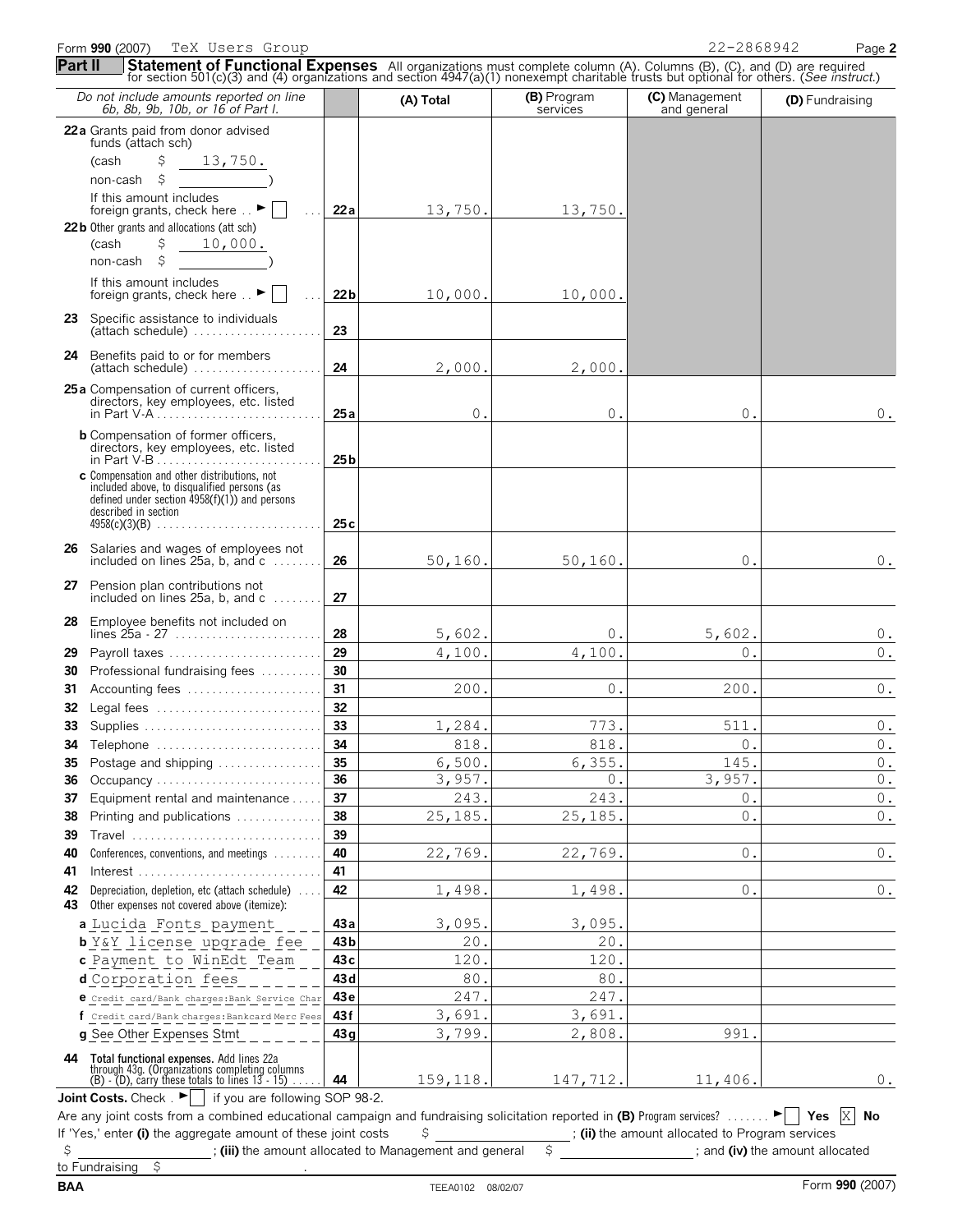#### **Part III** Statement of Program Service Accomplishments *(See the instructions.)*

Form 990 is available for public inspection and, for some people, serves as the primary or sole source of information about a particular organization. How the public perceives an organization in such cases may be determined by the information presented on its return. Therefore,<br>please make sure the return is complete and accurate and fully describes, in Par

|                         | What is the organization's primary exempt purpose? ► See attached<br>All organizations must describe their exempt purpose achievements in a clear and concise manner. State the number of<br>clients served, publications issued, etc. Discuss achievements that are not measurable. (Section 501(c)(3 | <b>Program Service Expenses</b><br>(Required for 501 $(c)$ 3) and<br>(4) organizations and<br>4947(a)(1) trusts; but<br>optional for others.) |
|-------------------------|--------------------------------------------------------------------------------------------------------------------------------------------------------------------------------------------------------------------------------------------------------------------------------------------------------|-----------------------------------------------------------------------------------------------------------------------------------------------|
|                         | a TeX provides information and support to users to TeX,<br>a freely available computer typesetting language. This is<br>done by publications, sales, conferences and courses.                                                                                                                          |                                                                                                                                               |
| b                       | (Grants and allocations $\frac{2}{5}$ 13, 750. ) If this amount includes foreign grants, check here $\blacktriangleright$                                                                                                                                                                              | 147,712.                                                                                                                                      |
|                         | (Grants and allocations $\qquad$ $\qquad$ ) If this amount includes foreign grants, check here $\blacktriangleright$                                                                                                                                                                                   |                                                                                                                                               |
| C                       |                                                                                                                                                                                                                                                                                                        |                                                                                                                                               |
| d                       | ____________<br>(Grants and allocations $\quad$ \$ ) If this amount includes foreign grants, check here $\blacktriangleright$                                                                                                                                                                          |                                                                                                                                               |
|                         | ) If this amount includes foreign grants, check here ▶<br>(Grants and allocations $\frac{1}{2}$                                                                                                                                                                                                        |                                                                                                                                               |
|                         |                                                                                                                                                                                                                                                                                                        |                                                                                                                                               |
| (Grants and allocations | ) If this amount includes foreign grants, check here $\blacktriangleright$<br>Total of Program Service Expenses (should equal line 44, column (B), Program services)                                                                                                                                   | 147,712.                                                                                                                                      |
| <b>BAA</b>              |                                                                                                                                                                                                                                                                                                        | Form 990 (2007)                                                                                                                               |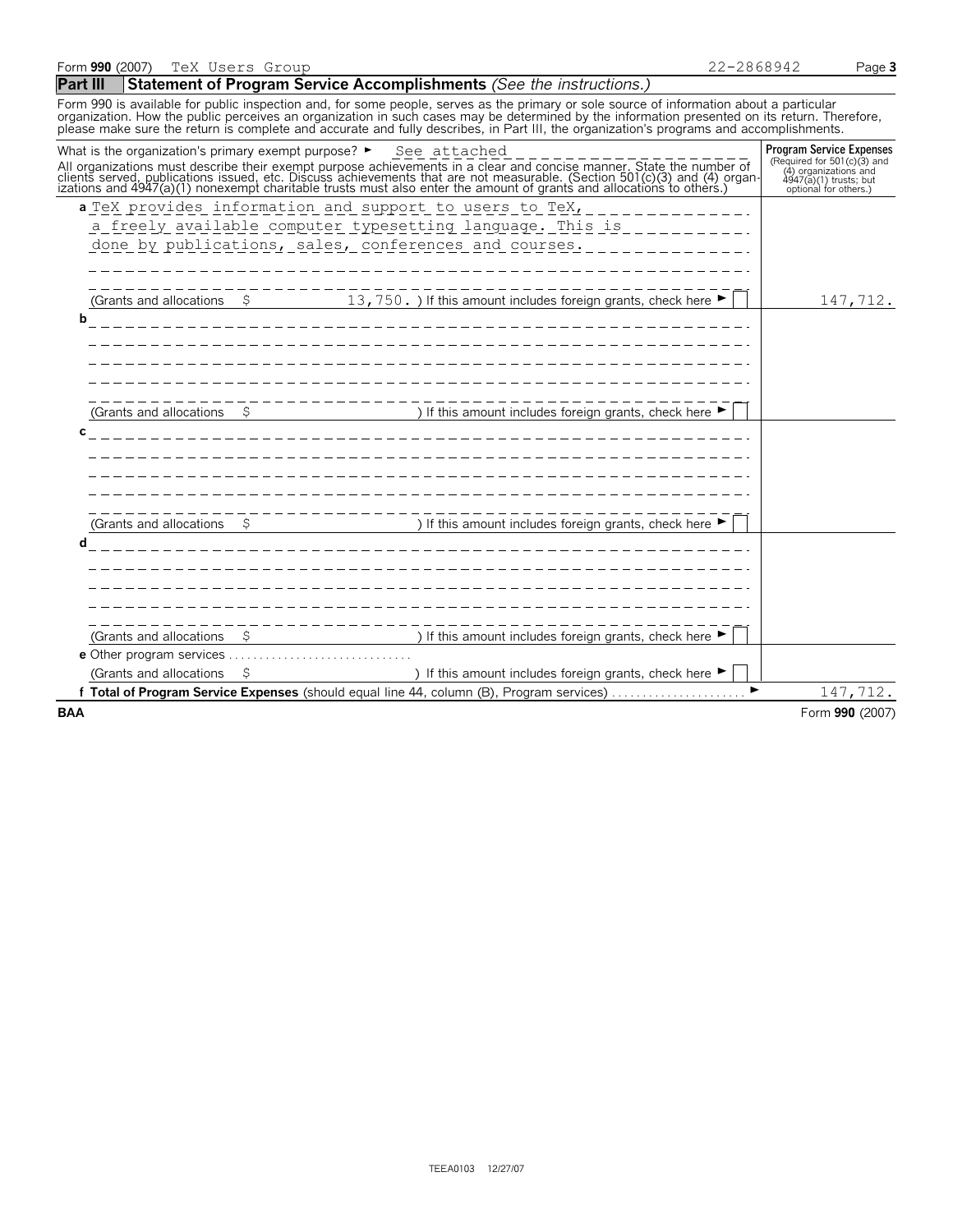|                      |                | Form 990 (2007) TeX Users Group                                                                                                                         |        |            |                          | 22-2868942 | Page 4             |
|----------------------|----------------|---------------------------------------------------------------------------------------------------------------------------------------------------------|--------|------------|--------------------------|------------|--------------------|
|                      | <b>Part IV</b> | <b>Balance Sheets</b> (See the instructions.)                                                                                                           |        |            |                          |            |                    |
|                      |                | Note: Where required, attached schedules and amounts within the description<br>column should be for end-of-year amounts only.                           |        |            | (A)<br>Beginning of year |            | (B)<br>End of year |
|                      | 45             | $\text{Cash} - \text{non-interest-bearing} \dots \dots \dots \dots \dots \dots \dots \dots \dots \dots \dots \dots \dots \dots$                         |        |            |                          | 45         |                    |
|                      | 46             |                                                                                                                                                         |        |            | 133,790.                 | 46         | 160,490.           |
|                      |                |                                                                                                                                                         | 47 a   | 254.       |                          |            |                    |
|                      |                | <b>b</b> Less: allowance for doubtful accounts $\ldots$                                                                                                 | 47 b   |            | 395.                     | 47 c       | 254.               |
|                      |                |                                                                                                                                                         |        |            |                          |            |                    |
|                      |                |                                                                                                                                                         |        |            |                          | 48 с       |                    |
|                      | 49.            |                                                                                                                                                         |        |            |                          | 49         |                    |
|                      |                | 50 a Receivables from current and former officers, directors, trustees, and key                                                                         |        |            |                          | 50 a       |                    |
|                      |                | <b>b</b> Receivables from other disqualified persons (as defined under section $4958(f)(1)$ )                                                           |        |            |                          | 50 b       |                    |
| <b>ASSETS</b>        |                | <b>51 a</b> Other notes and loans receivable                                                                                                            |        |            |                          |            |                    |
|                      |                |                                                                                                                                                         |        |            |                          | 51 c       |                    |
|                      |                |                                                                                                                                                         |        |            |                          | 52         |                    |
|                      | 53             |                                                                                                                                                         |        |            |                          | 53         | 1,327.             |
|                      |                | <b>54a</b> Investments – publicly-traded securities $\ldots \ldots \ldots \vdots$                                                                       |        | <b>FMV</b> |                          | 54a        |                    |
|                      |                | <b>b</b> Investments - other securities (attach sch) $\ldots$ $\ldots$ $\vdots$ $\blacksquare$ Cost                                                     |        | <b>FMV</b> |                          | 54b        |                    |
|                      |                | <b>55a</b> Investments $-$ land, buildings, & equipment: basis $\therefore$<br><b>b</b> Less: accumulated depreciation                                  | 55 a l |            |                          |            |                    |
|                      |                | $\left \left(\text{attack} \right) \right $                                                                                                             |        |            |                          | 55 c       |                    |
|                      | 56             |                                                                                                                                                         |        |            |                          | 56         |                    |
|                      |                | <b>57a</b> Land, buildings, and equipment: basis $\ldots$                                                                                               | 57a    | 51,537.    |                          |            |                    |
|                      |                | <b>b</b> Less: accumulated depreciation<br>(attach schedule) $\ldots \ldots \ldots \ldots$ L-5.7. Stmt 57b                                              |        | 47,811.    | 5,224.                   | 57c        | 3,726.             |
|                      | 58             | Other assets, including program-related investments                                                                                                     |        |            |                          |            |                    |
|                      |                | (describe $\blacktriangleright$<br>_________________________________)                                                                                   |        |            |                          | 58         |                    |
|                      | 59             | Total assets (must equal line 74). Add lines 45 through 58                                                                                              |        |            | 139,409.                 | 59         | 165,797.           |
|                      | 60             |                                                                                                                                                         |        |            | 6,500.                   | 60         |                    |
|                      | 61             |                                                                                                                                                         |        |            | 4,702.                   | 61         | 17,025.            |
|                      | 62             |                                                                                                                                                         |        |            | 1,710.                   | 62         | 4,075.             |
| В<br>L<br>L          | 63             | Loans from officers, directors, trustees, and key                                                                                                       |        |            | 63                       |            |                    |
| $\mathbf{I}$<br>Τ    |                |                                                                                                                                                         |        |            |                          | 64a        |                    |
| $\mathbf{I}$<br>Е    |                |                                                                                                                                                         |        |            | 64b                      |            |                    |
| S                    |                | 65 Other liabilities (describe ►  See Line 65 Stmt __________).                                                                                         |        |            | 5,677.                   | 65         | 8,468.             |
|                      | 66             |                                                                                                                                                         |        |            | 18,589.                  | 66         | 29,568.            |
|                      |                | Organizations that follow SFAS 117, check here $\blacktriangleright$ $\boxed{\text{X}}$ and complete lines 67                                           |        |            |                          |            |                    |
| n<br>F               |                | through 69 and lines 73 and 74.                                                                                                                         |        |            |                          |            |                    |
|                      | 67             |                                                                                                                                                         |        |            | 120,820.                 | 67         | 136,229.           |
| <b>ASS<br/>UNITS</b> | 68             |                                                                                                                                                         |        |            |                          | 68<br>69   |                    |
|                      | 69             | Organizations that do not follow SFAS 117, check here $\blacktriangleright$   and complete lines                                                        |        |            |                          |            |                    |
| R                    |                | 70 through 74.                                                                                                                                          |        |            |                          |            |                    |
| 5<br>20<br>20        | 70             |                                                                                                                                                         |        |            |                          | 70         |                    |
|                      | 71             | Paid-in or capital surplus, or land, building, and equipment fund                                                                                       |        |            |                          | 71         |                    |
| B<br>A<br>L          | 72             | Retained earnings, endowment, accumulated income, or other funds                                                                                        |        |            |                          | 72         |                    |
| <b>ANCES</b>         | 73             | Total net assets or fund balances. Add lines 67 through 69 or lines 70 through<br>72. (Column (A) must equal line 19 and column (B) must equal line 21) |        |            | 120,820.                 | 73         | 136,229.           |
|                      | 74             | Total liabilities and net assets/fund balances. Add lines 66 and 73                                                                                     |        |            | 139,409.                 | 74         | 165,797.           |
| <b>BAA</b>           |                |                                                                                                                                                         |        |            |                          |            | Form 990 (2007)    |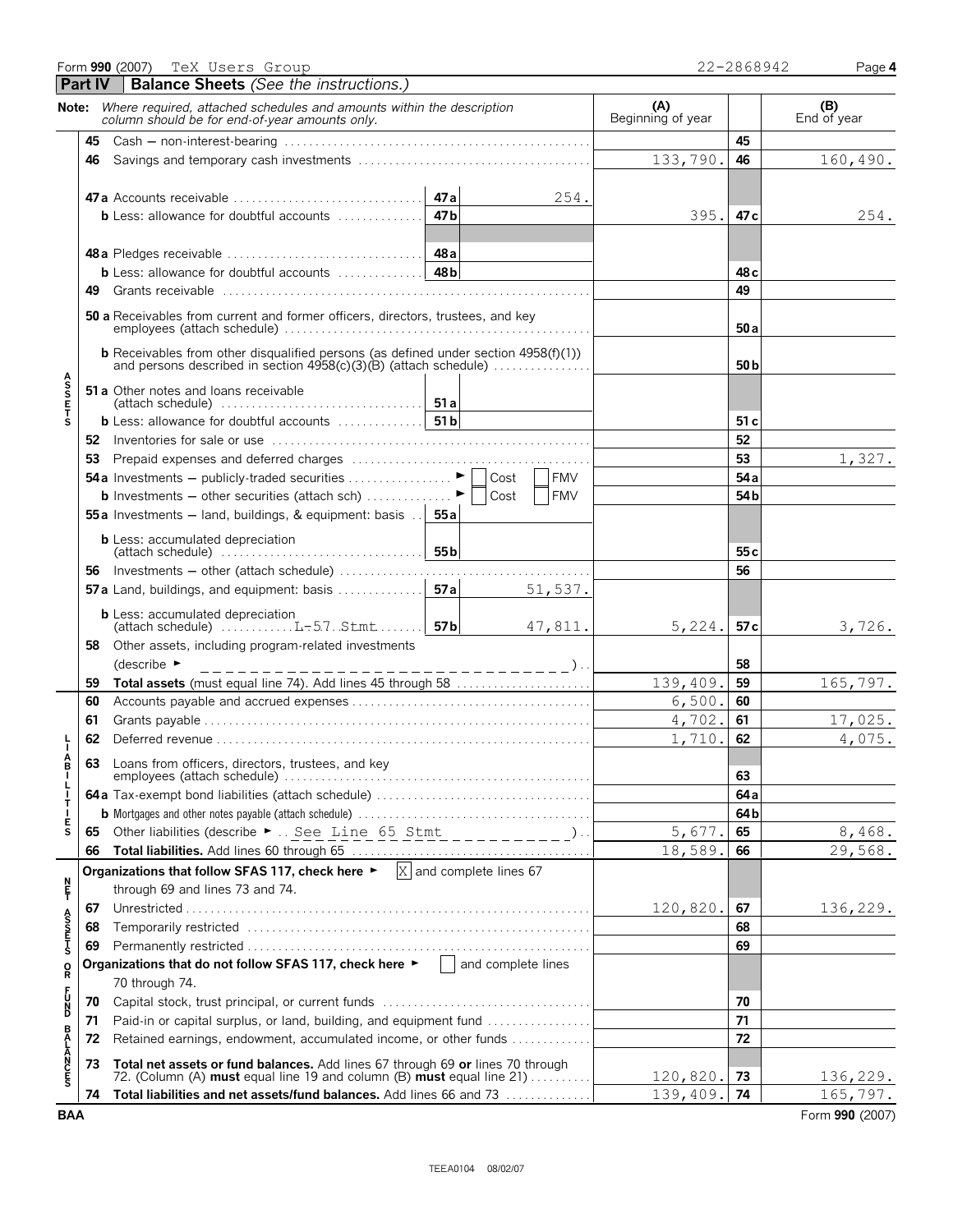|            | Part IV-A  Reconciliation of Revenue per Audited Financial Statements with Revenue per Return <i>(See the</i><br><i>instructions.)</i>                                                                                              |                                                                   |                                   |                                                              |                                 |
|------------|-------------------------------------------------------------------------------------------------------------------------------------------------------------------------------------------------------------------------------------|-------------------------------------------------------------------|-----------------------------------|--------------------------------------------------------------|---------------------------------|
|            |                                                                                                                                                                                                                                     |                                                                   |                                   |                                                              | N/A                             |
| а<br>b     | Amounts included on line a but not on Part I, line 12:                                                                                                                                                                              |                                                                   |                                   | a l                                                          |                                 |
|            |                                                                                                                                                                                                                                     |                                                                   | b1                                |                                                              |                                 |
|            |                                                                                                                                                                                                                                     |                                                                   | b2                                |                                                              |                                 |
|            |                                                                                                                                                                                                                                     |                                                                   | b3                                |                                                              |                                 |
|            |                                                                                                                                                                                                                                     |                                                                   |                                   |                                                              |                                 |
|            |                                                                                                                                                                                                                                     |                                                                   | b4                                | b                                                            |                                 |
| С          |                                                                                                                                                                                                                                     |                                                                   |                                   | $\mathbf{C}$                                                 |                                 |
| d          | Amounts included on Part I, line 12, but not on line a:                                                                                                                                                                             |                                                                   |                                   |                                                              |                                 |
|            |                                                                                                                                                                                                                                     |                                                                   |                                   |                                                              |                                 |
|            |                                                                                                                                                                                                                                     |                                                                   | d2                                |                                                              |                                 |
|            |                                                                                                                                                                                                                                     |                                                                   |                                   | d                                                            |                                 |
| е          |                                                                                                                                                                                                                                     |                                                                   |                                   | e <sup>-</sup>                                               |                                 |
|            | Part IV-B Reconciliation of Expenses per Audited Financial Statements with Expenses per Return                                                                                                                                      |                                                                   |                                   |                                                              | N/A                             |
| а          |                                                                                                                                                                                                                                     |                                                                   |                                   | a                                                            |                                 |
| b          | Amounts included on line a but not on Part I, line 17:                                                                                                                                                                              |                                                                   |                                   |                                                              |                                 |
|            |                                                                                                                                                                                                                                     |                                                                   | b1                                |                                                              |                                 |
|            |                                                                                                                                                                                                                                     |                                                                   | b2                                |                                                              |                                 |
|            |                                                                                                                                                                                                                                     |                                                                   | b3                                |                                                              |                                 |
|            |                                                                                                                                                                                                                                     | ____________________________                                      | b4                                |                                                              |                                 |
|            |                                                                                                                                                                                                                                     |                                                                   |                                   | b                                                            |                                 |
| с          |                                                                                                                                                                                                                                     |                                                                   |                                   | $\mathbf{C}$                                                 |                                 |
| d          | Amounts included on Part I, line 17, but not on line a:                                                                                                                                                                             |                                                                   |                                   |                                                              |                                 |
|            |                                                                                                                                                                                                                                     |                                                                   |                                   |                                                              |                                 |
|            |                                                                                                                                                                                                                                     |                                                                   |                                   |                                                              |                                 |
|            |                                                                                                                                                                                                                                     | ______________________________                                    | d2                                |                                                              |                                 |
|            |                                                                                                                                                                                                                                     |                                                                   |                                   | d<br>$\blacktriangleright$<br>$\mathbf{e}$                   |                                 |
| е          | <b>Part V-A</b> Current Officers, Directors, Trustees, and Key Employees (List each person who was an officer, director, trustee, or key employee at any time during the year even if they were not compensated.) (See the instruct |                                                                   |                                   |                                                              |                                 |
|            |                                                                                                                                                                                                                                     | (B) Title and average hours (C) Compensation (D) Contributions to |                                   |                                                              | (E) Expense                     |
|            | (A) Name and address                                                                                                                                                                                                                | per week devoted<br>to position                                   | (if not paid,<br>enter $-0$ - $)$ | employee benefit<br>plans and deferred<br>compensation plans | account and other<br>allowances |
|            | Karl Berry                                                                                                                                                                                                                          |                                                                   |                                   |                                                              |                                 |
|            | 88609 Wickizer Lane                                                                                                                                                                                                                 |                                                                   |                                   |                                                              |                                 |
|            | OR 97411<br>Bandon,                                                                                                                                                                                                                 | President<br>0.00                                                 | 0.                                | 0.                                                           | $0$ .                           |
|            | Kaja Christiansen                                                                                                                                                                                                                   |                                                                   |                                   |                                                              |                                 |
|            | Arhus University                                                                                                                                                                                                                    |                                                                   |                                   |                                                              |                                 |
|            | 8000<br>Arhus, Denmark                                                                                                                                                                                                              | 0.00<br>Vice President                                            | $0$ .                             | $0$ .                                                        | $0$ .                           |
|            | Sue DeMeritt                                                                                                                                                                                                                        |                                                                   |                                   |                                                              |                                 |
|            | 4320 Westerra Ct.<br>CA 92121                                                                                                                                                                                                       | 0.00<br>Secretary                                                 | 0.                                | 0.                                                           | $0$ .                           |
|            | San Diego,<br>David Walden                                                                                                                                                                                                          |                                                                   |                                   |                                                              |                                 |
|            | 12 Linden Road                                                                                                                                                                                                                      |                                                                   |                                   |                                                              |                                 |
|            | MA02537<br>E. Sandwich                                                                                                                                                                                                              | 0.00<br>Treasurer                                                 | 0.                                | $0$ .                                                        | $0$ .                           |
|            | Barbara Beeton                                                                                                                                                                                                                      |                                                                   |                                   |                                                              |                                 |
|            | PO Box 6248                                                                                                                                                                                                                         |                                                                   |                                   |                                                              |                                 |
|            | RI 02940<br>Providence,                                                                                                                                                                                                             | 0.00<br>Director                                                  | 0.                                | 0.                                                           | $0$ .                           |
|            | See List of Officers, Directors, Trustees, & Key Employees Statemen                                                                                                                                                                 |                                                                   |                                   |                                                              |                                 |
|            |                                                                                                                                                                                                                                     |                                                                   |                                   |                                                              |                                 |
| <b>BAA</b> |                                                                                                                                                                                                                                     | TEEA0105 08/02/07                                                 |                                   |                                                              | Form 990 (2007)                 |

Form **990** (2007) Page **5**

TeX Users Group 22-2868942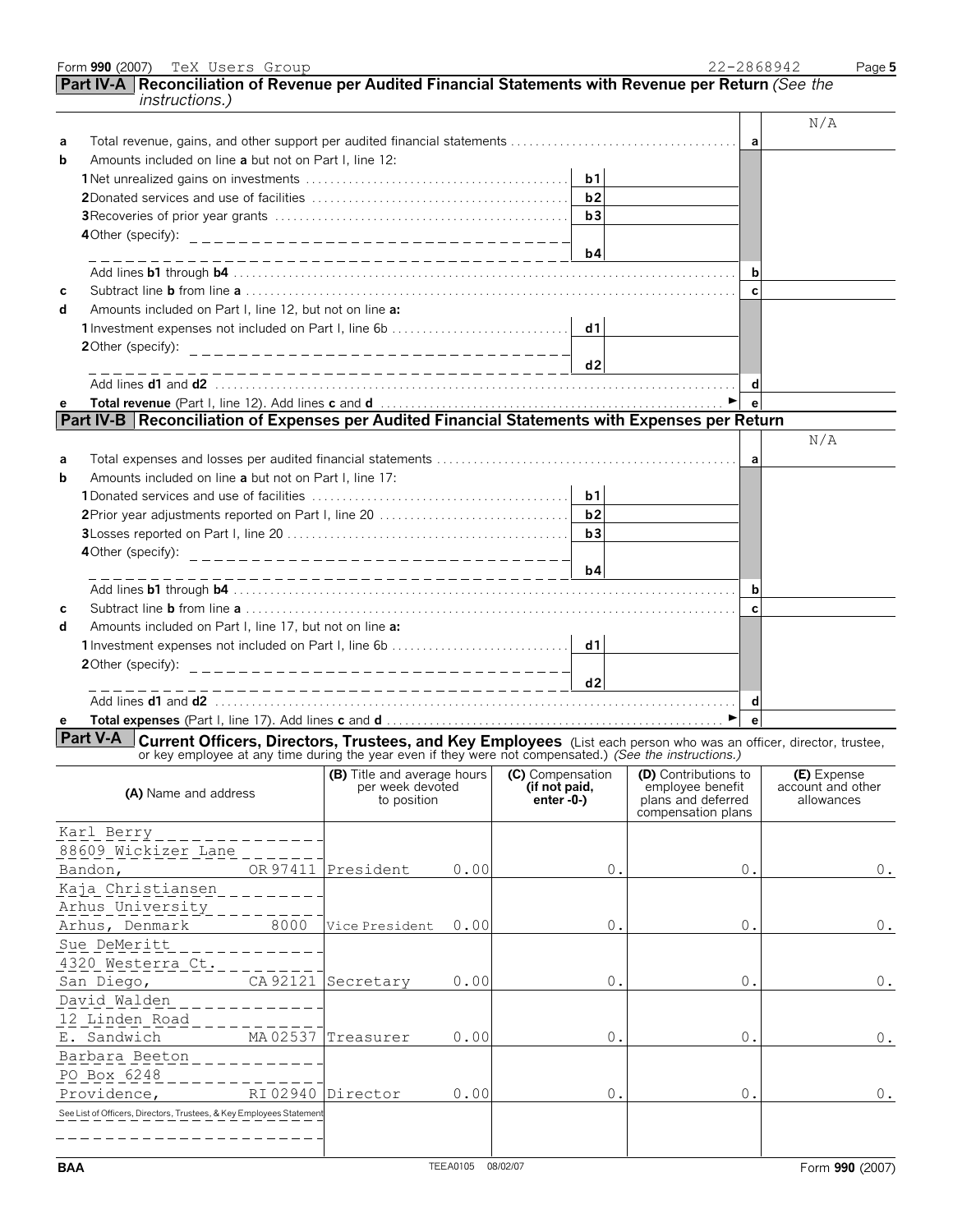| 22-2868942<br>Form 990 (2007) TeX Users Group                                                                                                                                                                                                                                                                                                                                        |        |       | Page 6 |
|--------------------------------------------------------------------------------------------------------------------------------------------------------------------------------------------------------------------------------------------------------------------------------------------------------------------------------------------------------------------------------------|--------|-------|--------|
| Part V-A Current Officers, Directors, Trustees, and Key Employees (continued)                                                                                                                                                                                                                                                                                                        |        | Yes l | No     |
| 75 T5a Enter the total number of officers, directors, and trustees permitted to vote on organization business at board meetings .                                                                                                                                                                                                                                                    |        |       |        |
| <b>b</b> Are any officers, directors, trustees, or key employees listed in Form 990, Part V-A, or highest compensated employees<br>listed in Schedule A, Part I, or highest compensated professional and other independent contractors listed in Schedule<br>A, Part II-A or II-B, related to each other through family or business relationships? If 'Yes,' attach a statement that |        |       |        |
|                                                                                                                                                                                                                                                                                                                                                                                      | 75 b   |       |        |
| c Do any officers, directors, trustees, or key employees listed in form 990, Part V-A, or highest compensated employees listed in Schedule A, Part I, or highest compensated professional and other independent contractors li<br>A, Part II-A or II-B, receive compensation from any other organizations, whether tax exempt or taxable, that are related                           |        |       |        |
|                                                                                                                                                                                                                                                                                                                                                                                      | 75 c l |       |        |
| If 'Yes,' attach a statement that includes the information described in the instructions.                                                                                                                                                                                                                                                                                            |        |       |        |
|                                                                                                                                                                                                                                                                                                                                                                                      | 75 d   |       |        |

#### **Part V-B Former Officers, Directors, Trustees, and Key Employees That Received Compensation or Other**

**Benefits** (If any former officer, director, trustee, or key employee received compensation or other benefits (described below)<br>during the year, list that person below and enter the amount of compensation or other benefits

| (A) Name and address | (B) Loans and<br>Advances | (C) Compensation<br>(if not paid,<br>enter -0-) | <b>(D)</b> Contributions to<br>employee benefit<br>plans and deferred<br>compensation plans | <b>(E)</b> Expense<br>account and other<br>allowances |
|----------------------|---------------------------|-------------------------------------------------|---------------------------------------------------------------------------------------------|-------------------------------------------------------|
|                      |                           |                                                 |                                                                                             |                                                       |
|                      |                           |                                                 |                                                                                             |                                                       |
|                      |                           |                                                 |                                                                                             |                                                       |
|                      |                           |                                                 |                                                                                             |                                                       |
|                      |                           |                                                 |                                                                                             |                                                       |
|                      |                           |                                                 |                                                                                             |                                                       |

|            | <b>Part VI   Other Information</b> (See the instructions.)                                                                      |        | Yes. | No.             |
|------------|---------------------------------------------------------------------------------------------------------------------------------|--------|------|-----------------|
| 76         | Did the organization make a change in its activities or methods of conducting activities?                                       |        |      |                 |
|            |                                                                                                                                 | 76     |      | Χ               |
| 77         | Were any changes made in the organizing or governing documents but not reported to the IRS?                                     | 77     |      | Χ               |
|            | If 'Yes,' attach a conformed copy of the changes.                                                                               |        |      |                 |
|            | <b>78a</b> Did the organization have unrelated business gross income of \$1,000 or more during the year covered by this return? | 78 a l |      | X               |
|            |                                                                                                                                 |        |      |                 |
| 79.        | Was there a liquidation, dissolution, termination, or substantial contraction during the                                        |        |      |                 |
|            |                                                                                                                                 | 79     |      | X               |
|            | 80 a ls the organization related (other than by association with a statewide or nationwide organization) through common         |        |      |                 |
|            |                                                                                                                                 |        |      | X               |
|            | <b>b</b> If 'Yes,' enter the name of the organization $\blacktriangleright$                                                     |        |      |                 |
|            | ------------------------- and check whether it is     exempt or<br>nonexempt.                                                   |        |      |                 |
|            |                                                                                                                                 |        |      |                 |
|            |                                                                                                                                 | 81 bl  |      | X               |
| <b>BAA</b> |                                                                                                                                 |        |      | Form 990 (2007) |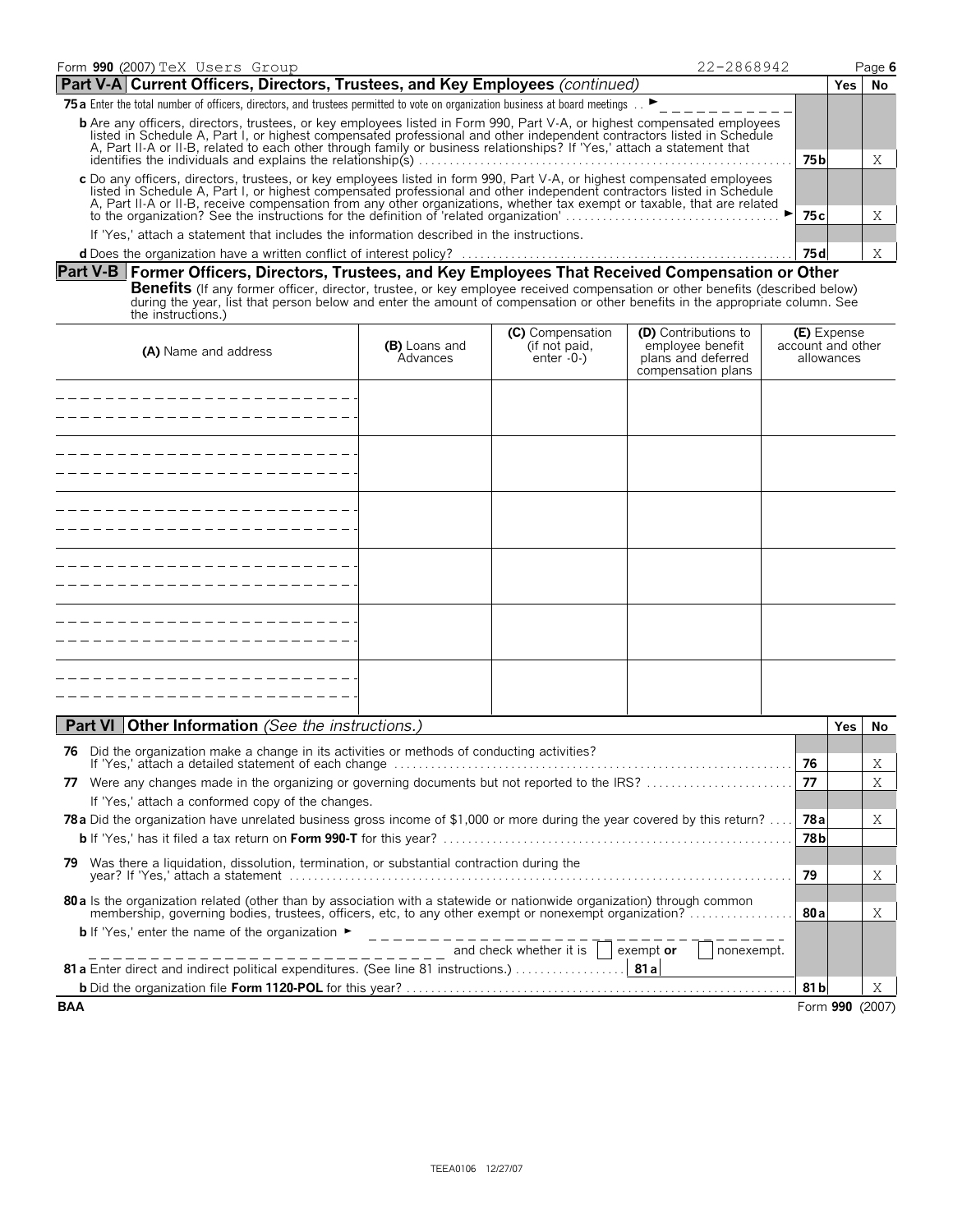| 22-2868942<br>Form 990 (2007)<br>TeX Users Group                                                                                                                                                                                                  |                 |            | Page 7          |
|---------------------------------------------------------------------------------------------------------------------------------------------------------------------------------------------------------------------------------------------------|-----------------|------------|-----------------|
| <b>Part VI Other Information</b> (continued)                                                                                                                                                                                                      |                 | <b>Yes</b> | No              |
| 82 a Did the organization receive donated services or the use of materials, equipment, or facilities at no charge or at                                                                                                                           | 82a             |            | Χ               |
| b If 'Yes,' you may indicate the value of these items here. Do not include this amount as<br>82b<br>revenue in Part I or as an expense in Part II. (See instructions in Part III.)                                                                |                 |            |                 |
| 83a Did the organization comply with the public inspection requirements for returns and exemption applications?                                                                                                                                   | 83a             | Χ          |                 |
| <b>b</b> Did the organization comply with the disclosure requirements relating to <i>quid pro quo</i> contributions?                                                                                                                              | 83 <sub>b</sub> | N/i        |                 |
|                                                                                                                                                                                                                                                   | 84a             |            | Χ               |
| b If 'Yes,' did the organization include with every solicitation an express statement that such contributions or gifts were                                                                                                                       | 84b             |            |                 |
|                                                                                                                                                                                                                                                   | 85a             | N/2        |                 |
|                                                                                                                                                                                                                                                   | 85 <sub>b</sub> | N/R        |                 |
| If 'Yes' was answered to either 85a or 85b, do not complete 85c through 85h below unless the organization received a<br>waiver for proxy tax owed for the prior year.                                                                             |                 |            |                 |
| 85c<br>c Dues, assessments, and similar amounts from members                                                                                                                                                                                      | N/A             |            |                 |
|                                                                                                                                                                                                                                                   | N/A             |            |                 |
| e Aggregate nondeductible amount of section 6033(e)(1)(A) dues notices $\ldots \ldots \ldots \ldots$<br>85f<br><b>f</b> Taxable amount of lobbying and political expenditures (line 85d less 85e)                                                 | N/A<br>N/A      |            |                 |
|                                                                                                                                                                                                                                                   | 85 a            | N/A        |                 |
| h If section 6033(e)(1)(A) dues notices were sent, does the organization agree to add the amount on line 85f to its reasonable estimate of                                                                                                        |                 |            |                 |
| dues allocable to nondeductible lobbying and political expenditures for the following tax year?<br>                                                                                                                                               | 85h             | N/A        |                 |
| 86 $501(c)(7)$ organizations. Enter: a Initiation fees and capital contributions included on<br>86 a                                                                                                                                              | N/A             |            |                 |
| <b>b</b> Gross receipts, included on line 12, for public use of club facilities<br>86 <sub>b</sub>                                                                                                                                                | N/A             |            |                 |
| 87a<br>87 $501(c)(12)$ organizations. Enter: <b>a</b> Gross income from members or shareholders                                                                                                                                                   | N/A             |            |                 |
| <b>b</b> Gross income from other sources. (Do not net amounts due or paid to other sources<br>87b                                                                                                                                                 | N/A             |            |                 |
| 88 a At any time during the year, did the organization own a 50% or greater interest in a taxable corporation or partnership,<br>or an entity disregarded as separate from the organization under Regulations sections 301.7701-2 and 301.7701-3? |                 |            |                 |
|                                                                                                                                                                                                                                                   | 88a             |            | Χ               |
| <b>b</b> At any time during the year, did the organization, directly or indirectly, own a controlled entity within the meaning of                                                                                                                 | 88b             |            | Χ               |
| 89a 501(c)(3) organizations. Enter: Amount of tax imposed on the organization during the year under:                                                                                                                                              |                 |            |                 |
| section 4911 $\blacktriangleright$<br><u>0.</u> ; section 4912 ► _ _ _ _ _ _ _ _ _ 0. ; section 4955 ► _ _ _ _                                                                                                                                    | 0.              |            |                 |
| <b>b</b> 501(c)(3) and 501(c)(4) organizations. Did the organization engage in any section 4958 excess benefit transaction during the year or did it become aware of an excess benefit transaction from a prior year? If 'Yes,' att               | 89 b            |            | Χ               |
| c Enter: Amount of tax imposed on the organization managers or disqualified persons during the                                                                                                                                                    |                 |            |                 |
|                                                                                                                                                                                                                                                   | $0$ .           |            |                 |
| d Enter: Amount of tax on line 89c, above, reimbursed by the organization ▶                                                                                                                                                                       |                 |            |                 |
| e All organizations. At any time during the tax year, was the organization a party to a prohibited tax shelter transaction? $\ldots$                                                                                                              | 89 e            |            | Χ               |
| f All organizations. Did the organization acquire a direct or indirect interest in any applicable insurance contract?                                                                                                                             | 89f             |            | X               |
| g For supporting organizations and sponsoring organizations maintaining donor advised funds. Did the supporting<br>organization, or a fund maintained by a sponsoring organization, have excess business holdings at any time dur                 |                 |            |                 |
| 90a List the states with which a copy of this return is filed > See States Filed In                                                                                                                                                               | 89 al           |            | Χ               |
|                                                                                                                                                                                                                                                   |                 |            |                 |
| <b>b</b> Number of employees employed in the pay period that includes March 12, 2007                                                                                                                                                              | 90 <sub>b</sub> |            | 1               |
| 91a The books are in care of $\blacktriangleright$ TeX Users Group Telephone number $\blacktriangleright$ (503) 223-9994                                                                                                                          |                 |            |                 |
| <u>OR</u> _ ZIP + 4 ► 97209-2820                                                                                                                                                                                                                  |                 |            |                 |
| <b>b</b> At any time during the calendar year, did the organization have an interest in or a signature or other authority over a                                                                                                                  |                 | Yes        | No.             |
| financial account in a foreign country (such as a bank account, securities account, or other financial account)?<br>If 'Yes,' enter the name of the foreign country $\blacktriangleright$                                                         | 91 bl           |            | Χ               |
| See the instructions for exceptions and filing requirements for Form TD F 90-22.1, Report of Foreign Bank and<br>Financial Accounts.                                                                                                              |                 |            |                 |
| <b>BAA</b>                                                                                                                                                                                                                                        |                 |            | Form 990 (2007) |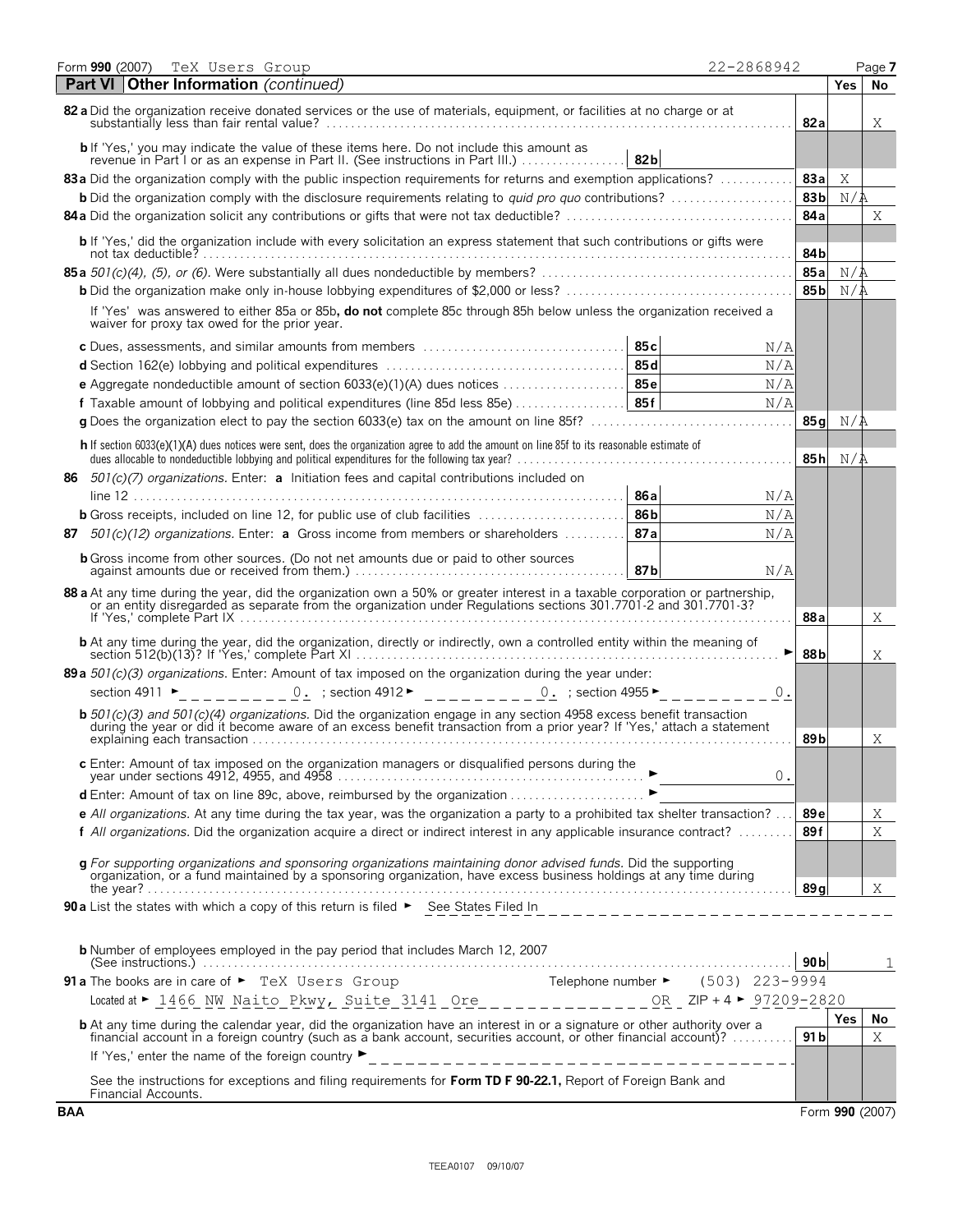| Form 990 (2007) TeX Users Group                                                                                                                                                                                                                              |                                     |                           |                       | 22-2868942                           | Page 8                               |
|--------------------------------------------------------------------------------------------------------------------------------------------------------------------------------------------------------------------------------------------------------------|-------------------------------------|---------------------------|-----------------------|--------------------------------------|--------------------------------------|
| <b>Part VI   Other Information</b> (continued)                                                                                                                                                                                                               |                                     |                           |                       |                                      | Yes<br>No                            |
| c At any time during the calendar year, did the organization maintain an office outside of the United States?                                                                                                                                                |                                     |                           |                       |                                      | 91c                                  |
| If 'Yes,' enter the name of the foreign country ▶                                                                                                                                                                                                            |                                     |                           |                       | ______________                       |                                      |
|                                                                                                                                                                                                                                                              |                                     |                           |                       |                                      |                                      |
|                                                                                                                                                                                                                                                              |                                     |                           |                       |                                      |                                      |
| Part VII Analysis of Income-Producing Activities (See the instructions.)                                                                                                                                                                                     |                                     |                           |                       |                                      |                                      |
|                                                                                                                                                                                                                                                              |                                     | Unrelated business income |                       | Excluded by section 512, 513, or 514 | (E)                                  |
| Note: Enter gross amounts unless<br>otherwise indicated.                                                                                                                                                                                                     | (A)<br>Business code                | (B)<br>Amount             | (C)<br>Exclusion code | (D)<br>Amount                        | Related or exempt<br>function income |
|                                                                                                                                                                                                                                                              |                                     |                           |                       |                                      |                                      |
| 93 Program service revenue:<br>a Annual Conference                                                                                                                                                                                                           |                                     |                           | З                     |                                      |                                      |
| <b>b</b> Lucida Fonts                                                                                                                                                                                                                                        |                                     |                           | 41                    | 27,183.<br>6,190.                    |                                      |
| c CD's/Journals                                                                                                                                                                                                                                              |                                     |                           | 41                    | 2,625.                               |                                      |
| d TUG store sales                                                                                                                                                                                                                                            |                                     |                           | 41                    | 2,017.                               |                                      |
| e WinEdt Sales                                                                                                                                                                                                                                               |                                     |                           | 41                    | 130.                                 |                                      |
| f Medicare/Medicaid payments                                                                                                                                                                                                                                 |                                     |                           |                       |                                      |                                      |
| <b>g</b> Fees & contracts from government agencies                                                                                                                                                                                                           |                                     |                           |                       |                                      |                                      |
| Membership dues and assessments<br>94                                                                                                                                                                                                                        |                                     |                           |                       |                                      | 101,956.                             |
| Interest on savings & temporary cash invmnts<br>95                                                                                                                                                                                                           |                                     |                           | 14                    | 5,901.                               |                                      |
| Dividends & interest from securities<br>96                                                                                                                                                                                                                   |                                     |                           |                       |                                      |                                      |
| Net rental income or (loss) from real estate:<br>97                                                                                                                                                                                                          |                                     |                           |                       |                                      |                                      |
| a debt-financed property                                                                                                                                                                                                                                     |                                     |                           |                       |                                      |                                      |
| <b>b</b> not debt-financed property                                                                                                                                                                                                                          |                                     |                           |                       |                                      |                                      |
| Net rental income or (loss) from pers prop<br>98                                                                                                                                                                                                             |                                     |                           |                       |                                      |                                      |
| 99<br>Other investment income                                                                                                                                                                                                                                |                                     |                           | 15                    | 275.                                 |                                      |
| Gain or (loss) from sales of assets<br>100<br>other than inventory                                                                                                                                                                                           |                                     |                           |                       |                                      |                                      |
| Net income or (loss) from special events<br>101                                                                                                                                                                                                              |                                     |                           |                       |                                      |                                      |
| 102<br>Gross profit or (loss) from sales of inventory                                                                                                                                                                                                        |                                     |                           |                       |                                      |                                      |
| 103 Other revenue: a                                                                                                                                                                                                                                         |                                     |                           |                       |                                      |                                      |
| <b>b</b> Advertising Income                                                                                                                                                                                                                                  |                                     |                           | 41                    |                                      | 230.                                 |
| c Prior year adjust                                                                                                                                                                                                                                          |                                     |                           | 41                    | 459.                                 |                                      |
| d                                                                                                                                                                                                                                                            |                                     |                           |                       |                                      |                                      |
| e                                                                                                                                                                                                                                                            |                                     |                           |                       |                                      |                                      |
| <b>104</b> Subtotal (add columns $(B)$ , $(D)$ , and $(E)$ ) $\ldots$                                                                                                                                                                                        |                                     |                           |                       | 44,780.                              | 102,186.                             |
| 105 Total (add line 104, columns (B), (D), and (E))                                                                                                                                                                                                          |                                     |                           |                       | ▶                                    | 146,966.                             |
| <b>Note:</b> Line 105 plus line 1e, Part I, should equal the amount on line 12, Part I.                                                                                                                                                                      |                                     |                           |                       |                                      |                                      |
| Part VIII Relationship of Activities to the Accomplishment of Exempt Purposes (See the instructions.)                                                                                                                                                        |                                     |                           |                       |                                      |                                      |
| Line No.<br>Explain how each activity for which income is reported in column (E) of Part VII contributed importantly to the accomplishment<br>of the organization's exempt purposes (other than by providing funds for such purposes).                       |                                     |                           |                       |                                      |                                      |
| 94 Fees are used to provide information and support to users of TeX.                                                                                                                                                                                         |                                     |                           |                       |                                      |                                      |
|                                                                                                                                                                                                                                                              |                                     |                           |                       |                                      |                                      |
|                                                                                                                                                                                                                                                              |                                     |                           |                       |                                      |                                      |
| Part IX Information Regarding Taxable Subsidiaries and Disregarded Entities (See the instructions.)                                                                                                                                                          |                                     |                           |                       |                                      | N/A                                  |
| (A)                                                                                                                                                                                                                                                          | (B)                                 |                           | (C)                   | (D)                                  | (E)                                  |
| Name, address, and EIN of corporation,<br>partnership, or disregarded entity                                                                                                                                                                                 | Percentage of<br>ownership interest |                           | Nature of activities  | Total<br>income                      | End-of-year<br>assets                |
|                                                                                                                                                                                                                                                              |                                     | %                         |                       |                                      |                                      |
|                                                                                                                                                                                                                                                              |                                     | g                         |                       |                                      |                                      |
|                                                                                                                                                                                                                                                              |                                     | g                         |                       |                                      |                                      |
|                                                                                                                                                                                                                                                              |                                     | $\approx$                 |                       |                                      |                                      |
| Information Regarding Transfers Associated with Personal Benefit Contracts (See the instructions.)<br>Part X                                                                                                                                                 |                                     |                           |                       |                                      |                                      |
| a Did the organization, during the year, receive any funds, directly or indirectly, to pay premiums on a personal benefit contract?<br><b>b</b> Did the organization, during the year, pay premiums, directly or indirectly, on a personal benefit contract? |                                     |                           |                       |                                      | Yes<br>$X$ No<br>Yes<br>X No         |
| Note: If 'Yes' to (b), file Form 8870 and Form 4720 (see instructions).                                                                                                                                                                                      |                                     |                           |                       |                                      |                                      |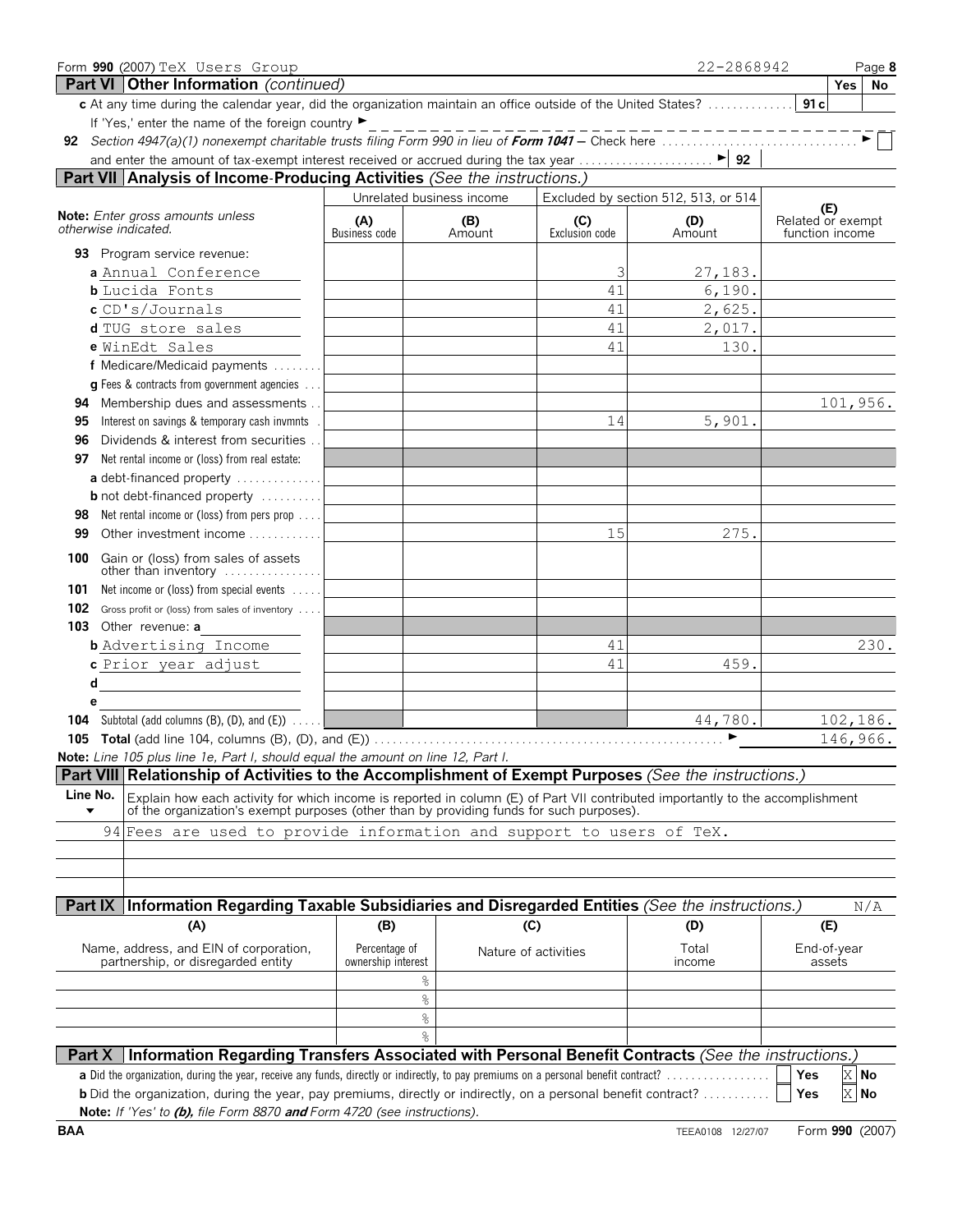|               |                                              | Form 990 (2007) TeX Users Group                                                                                                                                                                                                   |                                                 |                                   | 22-2868942                                            | Page 9    |
|---------------|----------------------------------------------|-----------------------------------------------------------------------------------------------------------------------------------------------------------------------------------------------------------------------------------|-------------------------------------------------|-----------------------------------|-------------------------------------------------------|-----------|
|               | Part XI                                      | Information Regarding Transfers To and From Controlled Entities. Complete only if the                                                                                                                                             |                                                 |                                   |                                                       |           |
|               |                                              | organization is a controlling organization as defined in section 512(b)(13).                                                                                                                                                      |                                                 |                                   | N/A<br>Yes                                            | No        |
| 106           |                                              | Did the reporting organization make any transfers to a controlled entity as defined in section $512(b)(13)$ of the Code? If                                                                                                       |                                                 |                                   |                                                       |           |
|               |                                              | 'Yes,' complete the schedule below for each controlled entity                                                                                                                                                                     |                                                 |                                   |                                                       |           |
|               |                                              | (A)<br>Name, address, of each<br>controlled entity                                                                                                                                                                                | (B)<br>Employer Identification<br><b>Number</b> | (C)<br>Description of<br>transfer | (D)<br>Amount of transfer                             |           |
| a             |                                              |                                                                                                                                                                                                                                   |                                                 |                                   |                                                       |           |
| b             |                                              |                                                                                                                                                                                                                                   |                                                 |                                   |                                                       |           |
| C             |                                              |                                                                                                                                                                                                                                   |                                                 |                                   |                                                       |           |
|               |                                              | <b>Totals</b>                                                                                                                                                                                                                     |                                                 |                                   |                                                       |           |
| 107           |                                              | Did the reporting organization receive any transfers from a controlled entity as defined in section 512(b)(13) of the Code? If                                                                                                    |                                                 |                                   | Yes                                                   | No        |
|               |                                              | (A)<br>Name, address, of each<br>controlled entity                                                                                                                                                                                | (B)<br>Employer Identification<br><b>Number</b> | (C)<br>Description of<br>transfer | (D)<br>Amount of transfer                             |           |
| а             |                                              |                                                                                                                                                                                                                                   |                                                 |                                   |                                                       |           |
| b             |                                              |                                                                                                                                                                                                                                   |                                                 |                                   |                                                       |           |
| C             |                                              |                                                                                                                                                                                                                                   |                                                 |                                   |                                                       |           |
|               |                                              | <b>Totals</b>                                                                                                                                                                                                                     |                                                 |                                   |                                                       |           |
| 108           |                                              | Did the organization have a binding written contract in effect on August 17, 2006, covering the interest, rents, royalties, and                                                                                                   |                                                 |                                   | Yes                                                   | <b>No</b> |
|               |                                              | Under penalties of perjury, I declare that I have examined this return, including accompanying schedules and statements, and to the best of my knowledge and belief, it is<br>true, correct, and complete. Declaration of prepare |                                                 |                                   |                                                       |           |
| <b>Please</b> |                                              |                                                                                                                                                                                                                                   |                                                 |                                   |                                                       |           |
| Sign          |                                              | Signature of officer                                                                                                                                                                                                              |                                                 | Date                              |                                                       |           |
| <b>Here</b>   |                                              | Type or print name and title.                                                                                                                                                                                                     |                                                 |                                   |                                                       |           |
|               |                                              |                                                                                                                                                                                                                                   | Date                                            | Check if                          | Preparer's SSN or PTIN (See<br>General Instruction X) |           |
| Paid<br>Pre-  | Preparer's<br>signature                      |                                                                                                                                                                                                                                   |                                                 | self-<br>employed                 | ▶                                                     |           |
| parer's       | Firm's name (or                              | TEX USER GROUP                                                                                                                                                                                                                    |                                                 |                                   |                                                       |           |
| Use<br>Only   | yours if self-<br>employed),<br>address, and | PO BOX 2311                                                                                                                                                                                                                       |                                                 | EIN<br>,                          |                                                       |           |
|               | $ZIP + 4$                                    | PORTLAND                                                                                                                                                                                                                          | 97208-2311<br>0R                                | Phone no.                         | ▶                                                     |           |
| <b>BAA</b>    |                                              |                                                                                                                                                                                                                                   |                                                 |                                   | Form 990 (2007)                                       |           |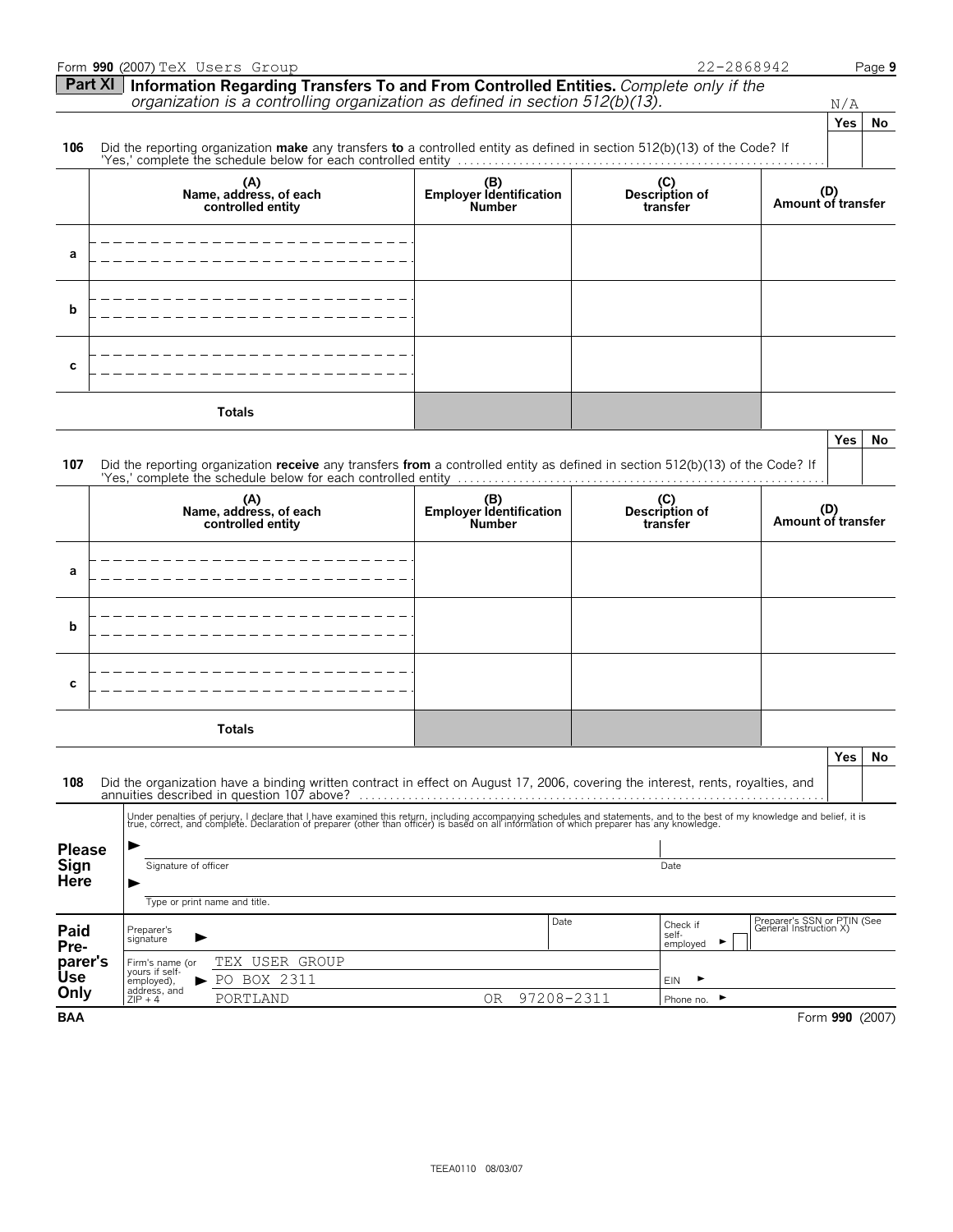| <b>SCHEDULE A</b>    |  |  |
|----------------------|--|--|
| (Form 990 or 990-EZ) |  |  |

Department of the Treasury<br>Internal Pevenue Service

# **Organization Exempt Under**

**2007**

| Section 501(c)(3) |  |  |
|-------------------|--|--|
|-------------------|--|--|

**(Except Private Foundation) and Section 501(e), 501(f), 501(k), 501(n), or 4947(a)(1) Nonexempt Charitable Trust**

**Supplementary Information** ' **(See separate instructions.)**

**MUST be completed by the above organizations and attached to their Form 990 or 990-EZ.** 

| Name of the organization       |                                                                                                                                                                                                                                                                |                                                                |                  | <b>Employer identification number</b>                                          |                                                |
|--------------------------------|----------------------------------------------------------------------------------------------------------------------------------------------------------------------------------------------------------------------------------------------------------------|----------------------------------------------------------------|------------------|--------------------------------------------------------------------------------|------------------------------------------------|
| TeX Users Group                |                                                                                                                                                                                                                                                                |                                                                | 22-2868942       |                                                                                |                                                |
| Part I                         | Compensation of the Five Highest Paid Employees Other Than Officers, Directors, and Trustees<br>(See instructions. List each one. If there are none, enter 'None.')                                                                                            |                                                                |                  |                                                                                |                                                |
|                                | (a) Name and address of each<br>employee paid more<br>than \$50,000                                                                                                                                                                                            | (b) Title and average<br>hours per week<br>devoted to position | (c) Compensation | (d) Contributions<br>to employee benefit<br>plans and deferred<br>compensation | (e) Expense<br>account and other<br>allowances |
| None                           |                                                                                                                                                                                                                                                                |                                                                |                  |                                                                                |                                                |
|                                |                                                                                                                                                                                                                                                                |                                                                |                  |                                                                                |                                                |
|                                |                                                                                                                                                                                                                                                                |                                                                |                  |                                                                                |                                                |
|                                |                                                                                                                                                                                                                                                                |                                                                |                  |                                                                                |                                                |
|                                | Total number of other employees paid                                                                                                                                                                                                                           |                                                                |                  |                                                                                |                                                |
| over \$50,000<br>Part II $-$ A | Compensation of the Five Highest Paid Independent Contractors for Professional Services<br>(See instructions. List each one (whether individuals or firms). If there are none, enter 'None.')                                                                  | None                                                           |                  |                                                                                |                                                |
|                                | (a) Name and address of each independent contractor paid more than \$50,000                                                                                                                                                                                    |                                                                |                  | (b) Type of service                                                            | (c) Compensation                               |
| None                           |                                                                                                                                                                                                                                                                |                                                                |                  |                                                                                |                                                |
|                                |                                                                                                                                                                                                                                                                |                                                                |                  |                                                                                |                                                |
|                                |                                                                                                                                                                                                                                                                |                                                                |                  |                                                                                |                                                |
|                                |                                                                                                                                                                                                                                                                |                                                                |                  |                                                                                |                                                |
|                                | Total number of others receiving over                                                                                                                                                                                                                          |                                                                |                  |                                                                                |                                                |
|                                | \$50,000 for professional services                                                                                                                                                                                                                             | None                                                           |                  |                                                                                |                                                |
| Part II $-$ B                  | <b>Compensation of the Five Highest Paid Independent Contractors for Other Services</b><br>(List each contractor who performed services other than professional services, whether individuals or<br>firms. If there are none, enter 'None.' See instructions.) |                                                                |                  |                                                                                |                                                |
|                                | (a) Name and address of each independent contractor paid more than \$50,000                                                                                                                                                                                    |                                                                |                  | (b) Type of service                                                            | (c) Compensation                               |
| None                           |                                                                                                                                                                                                                                                                |                                                                |                  |                                                                                |                                                |
|                                |                                                                                                                                                                                                                                                                |                                                                |                  |                                                                                |                                                |
|                                |                                                                                                                                                                                                                                                                |                                                                |                  |                                                                                |                                                |
|                                |                                                                                                                                                                                                                                                                |                                                                |                  |                                                                                |                                                |
|                                |                                                                                                                                                                                                                                                                |                                                                |                  |                                                                                |                                                |

| Total number of other contractors receiving |  |
|---------------------------------------------|--|
| over \$50,000 for other services $\ldots$   |  |

None

**BAA For Paperwork Reduction Act Notice, see the Instructions for Form 990 and Form 990-EZ.** Schedule **A** (Form 990 or 990-EZ) 2007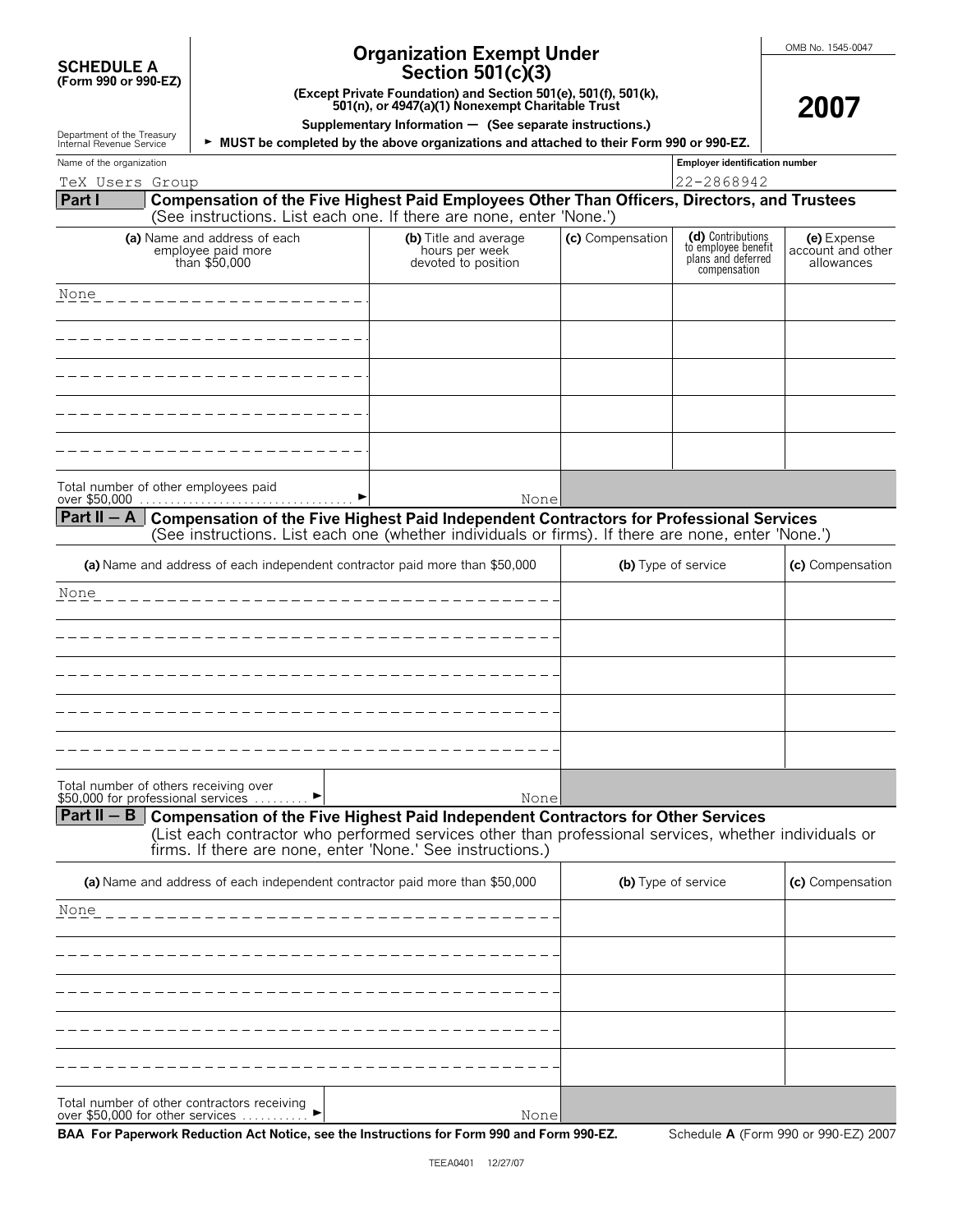| <b>Part III</b> | <b>Statements About Activities (See instructions.)</b>                                                                                                                                                                                                                                                                                                                         |                | <b>Yes</b> | No    |
|-----------------|--------------------------------------------------------------------------------------------------------------------------------------------------------------------------------------------------------------------------------------------------------------------------------------------------------------------------------------------------------------------------------|----------------|------------|-------|
|                 | During the year, has the organization attempted to influence national, state, or local legislation, including any attempt<br>to influence public opinion on a legislative matter or referendum? If 'Yes,' enter the total expenses paid                                                                                                                                        |                |            |       |
|                 | or incurred in connection with the lobbying activities $\ldots$ $\blacktriangleright$ \$                                                                                                                                                                                                                                                                                       |                |            |       |
|                 |                                                                                                                                                                                                                                                                                                                                                                                | $\mathbf{1}$   |            | Χ     |
| 2               | Organizations that made an election under section 501(h) by filing Form 5768 must complete Part VI-A. Other<br>organizations checking 'Yes' must complete Part VI-B AND attach a statement giving a detailed description of the<br>lobbying activities.<br>During the year, has the organization, either directly or indirectly, engaged in any of the following acts with any |                |            |       |
|                 | substantial contributors, trustees, directors, officers, creators, key employees, or members of their families, or with any<br>taxable organization with which any such person is affiliated as an officer, director, trustee, majority owner, or principal<br>beneficiary? (If the answer to any question is 'Yes,' attach a detailed statement explaining the transactions.) |                |            |       |
|                 |                                                                                                                                                                                                                                                                                                                                                                                | 2a             |            | X     |
|                 |                                                                                                                                                                                                                                                                                                                                                                                | 2 <sub>b</sub> |            | X     |
|                 |                                                                                                                                                                                                                                                                                                                                                                                | 2c             |            | X     |
|                 | d Payment of compensation (or payment or reimbursement of expenses if more than \$1,000)?                                                                                                                                                                                                                                                                                      | 2d             |            | X     |
|                 |                                                                                                                                                                                                                                                                                                                                                                                | 2e             |            | X     |
|                 | 3a Did the organization make grants for scholarships, fellowships, student loans, etc? (If 'Yes,' attach an                                                                                                                                                                                                                                                                    | 3a             |            | X     |
|                 |                                                                                                                                                                                                                                                                                                                                                                                | 3b             |            | Χ     |
|                 | c Did the organization receive or hold an easement for conservation purposes, including easements<br>to preserve open space, the environment, historic land areas or historic structures? If<br>"Yes,' attach a detailed statement ………………………………………………………………………………………                                                                                                           | Зc             |            | X     |
|                 | d Did the organization provide credit counseling, debt management, credit repair, or debt negotiation services?                                                                                                                                                                                                                                                                | 3d             |            | X     |
|                 | 4a Did the organization maintain any donor advised funds? If 'Yes,' complete lines 4b through 4g. If 'No,' complete lines                                                                                                                                                                                                                                                      | 4a             |            | Χ     |
|                 |                                                                                                                                                                                                                                                                                                                                                                                | 4b             |            | X     |
| c               |                                                                                                                                                                                                                                                                                                                                                                                | 4c             |            | X     |
|                 |                                                                                                                                                                                                                                                                                                                                                                                |                |            |       |
|                 | <b>e</b> Enter the aggregate value of assets held in all donor advised funds owned at the end of the tax year                                                                                                                                                                                                                                                                  |                |            |       |
|                 | f Enter the total number of separate funds or accounts owned at the end of the tax year (excluding donor advised funds included on line 4d) where donors have the right to provide advice on the distribution or investment of                                                                                                                                                 |                |            | 0     |
|                 | g Enter the aggregate value of assets held in all funds or accounts included on line 4f at the end of the tax year  ►                                                                                                                                                                                                                                                          |                |            | $0$ . |
| <b>BAA</b>      | Schedule A (Form 990 or Form 990-EZ) 2007<br>TEEA0402 12/27/07                                                                                                                                                                                                                                                                                                                 |                |            |       |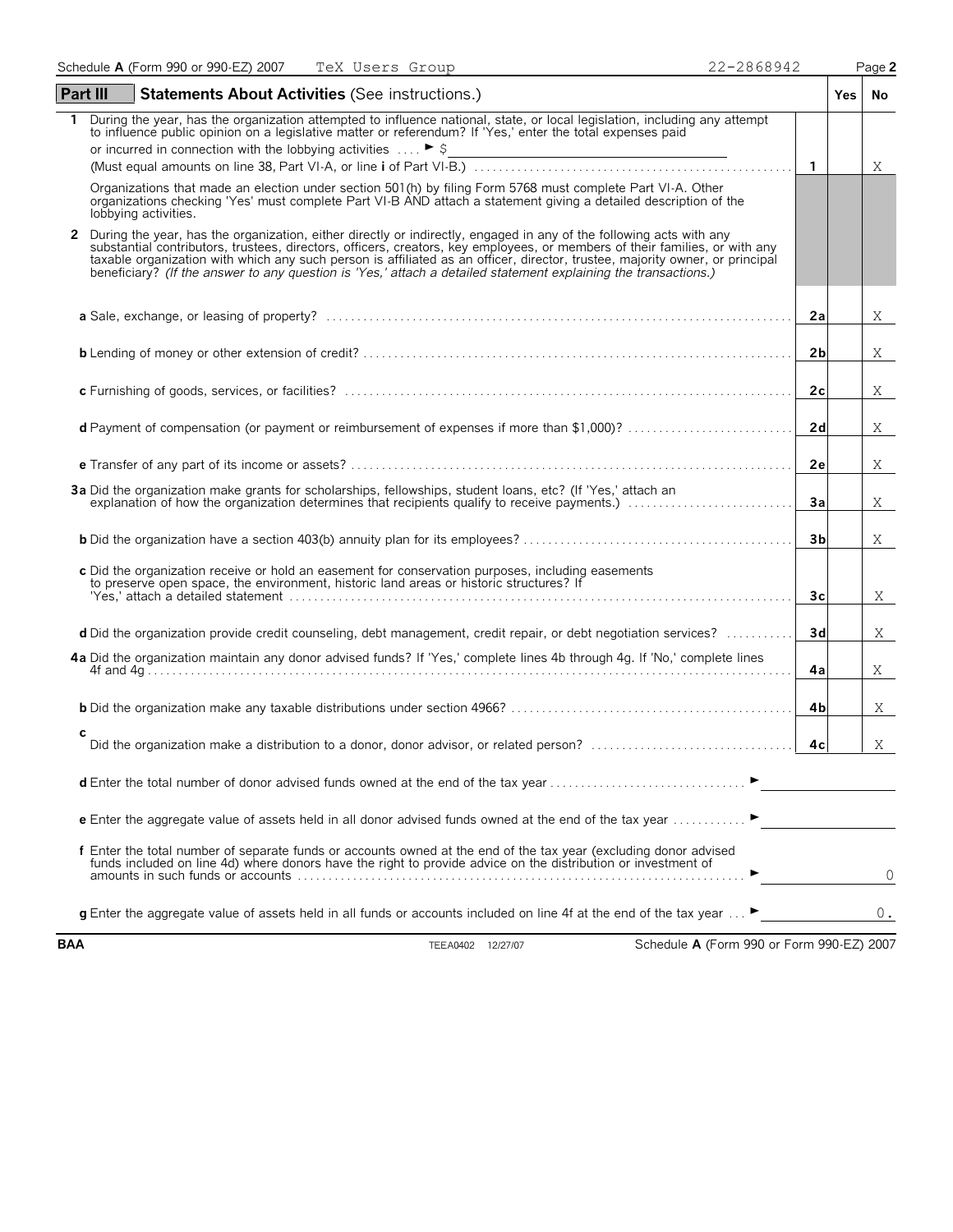| <b>Part IV</b><br>Reason for Non-Private Foundation Status (See instructions.)                                                                                                                                                                                                                                                                                                                                                                                                                                                          |                                                       |                                                                                             |                                                                                                                                                                                                              |    |                                      |
|-----------------------------------------------------------------------------------------------------------------------------------------------------------------------------------------------------------------------------------------------------------------------------------------------------------------------------------------------------------------------------------------------------------------------------------------------------------------------------------------------------------------------------------------|-------------------------------------------------------|---------------------------------------------------------------------------------------------|--------------------------------------------------------------------------------------------------------------------------------------------------------------------------------------------------------------|----|--------------------------------------|
| I certify that the organization is not a private foundation because it is: (Please check only ONE applicable box.)                                                                                                                                                                                                                                                                                                                                                                                                                      |                                                       |                                                                                             |                                                                                                                                                                                                              |    |                                      |
| 5<br>A church, convention of churches, or association of churches. Section 170(b)(1)(A)(i).                                                                                                                                                                                                                                                                                                                                                                                                                                             |                                                       |                                                                                             |                                                                                                                                                                                                              |    |                                      |
| 6<br>A school. Section 170(b)(1)(A)(ii). (Also complete Part V.)                                                                                                                                                                                                                                                                                                                                                                                                                                                                        |                                                       |                                                                                             |                                                                                                                                                                                                              |    |                                      |
| 7<br>A hospital or a cooperative hospital service organization. Section 170(b)(1)(A)(iii).                                                                                                                                                                                                                                                                                                                                                                                                                                              |                                                       |                                                                                             |                                                                                                                                                                                                              |    |                                      |
| 8<br>A federal, state, or local government or governmental unit. Section 170(b)(1)(A)(v).                                                                                                                                                                                                                                                                                                                                                                                                                                               |                                                       |                                                                                             |                                                                                                                                                                                                              |    |                                      |
| 9<br>A medical research organization operated in conjunction with a hospital. Section 170(b)(1)(A)(iii). <b>Enter the hospital's name, city,</b><br>and state $\blacktriangleright$                                                                                                                                                                                                                                                                                                                                                     |                                                       |                                                                                             |                                                                                                                                                                                                              |    |                                      |
| 10<br>An organization operated for the benefit of a college or university owned or operated by a governmental unit. Section 170(b)(1)(A)(iv).<br>(Also complete the Support Schedule in Part IV-A.)                                                                                                                                                                                                                                                                                                                                     |                                                       |                                                                                             |                                                                                                                                                                                                              |    |                                      |
| An organization that normally receives a substantial part of its support from a governmental unit or from the general public.<br>Section 170(b)(1)(A)(vi). (Also complete the <b>Support Schedule</b> in Part IV-A.)<br>11 a                                                                                                                                                                                                                                                                                                            |                                                       |                                                                                             |                                                                                                                                                                                                              |    |                                      |
| A community trust. Section 170(b)(1)(A)(vi). (Also complete the <b>Support Schedule</b> in Part IV-A.)<br>11 b                                                                                                                                                                                                                                                                                                                                                                                                                          |                                                       |                                                                                             |                                                                                                                                                                                                              |    |                                      |
| An organization that normally receives: (1) more than 33-1/3% of its support from contributions, membership fees, and gross receipts<br>12<br>from activities related to its charitable, etc, functions – subject to certain exceptions, and (2) no more than 33-1/3% of its support<br>from gross investment income and unrelated business taxable income (less section 511 tax) from businesses acquired by the<br>organization after June 30, 1975. See section 509(a)(2). (Also complete the <b>Support Schedule</b> in Part IV-A.) |                                                       |                                                                                             |                                                                                                                                                                                                              |    |                                      |
| 13<br>An organization that is not controlled by any disqualified persons (other than foundation managers) and otherwise meets the<br>requirements of section 509(a)(3). Check the box that describes the type of supporting organization: $\blacktriangleright$                                                                                                                                                                                                                                                                         |                                                       |                                                                                             |                                                                                                                                                                                                              |    |                                      |
| Type I<br>Type II                                                                                                                                                                                                                                                                                                                                                                                                                                                                                                                       |                                                       | Type III-Functionally Integrated                                                            | Type III-Other                                                                                                                                                                                               |    |                                      |
| (a)<br>Name(s) of supported<br>organization(s)                                                                                                                                                                                                                                                                                                                                                                                                                                                                                          | (b)<br><b>Employer identification</b><br>number (EIN) | (c)<br>Type of<br>organization (described<br>in lines 5 through 12<br>above or IRC section) | Provide the following information about the supported organizations. (See instructions.)<br>(d)<br>Is the supported<br>organization listed in<br>the supporting<br>organization's<br>governing<br>documents? |    | (e)<br>Amount of<br>support          |
|                                                                                                                                                                                                                                                                                                                                                                                                                                                                                                                                         |                                                       |                                                                                             | Yes                                                                                                                                                                                                          | No |                                      |
|                                                                                                                                                                                                                                                                                                                                                                                                                                                                                                                                         |                                                       |                                                                                             |                                                                                                                                                                                                              |    |                                      |
|                                                                                                                                                                                                                                                                                                                                                                                                                                                                                                                                         |                                                       |                                                                                             |                                                                                                                                                                                                              |    |                                      |
|                                                                                                                                                                                                                                                                                                                                                                                                                                                                                                                                         |                                                       |                                                                                             |                                                                                                                                                                                                              |    |                                      |
|                                                                                                                                                                                                                                                                                                                                                                                                                                                                                                                                         |                                                       |                                                                                             |                                                                                                                                                                                                              |    |                                      |
|                                                                                                                                                                                                                                                                                                                                                                                                                                                                                                                                         |                                                       |                                                                                             |                                                                                                                                                                                                              |    |                                      |
|                                                                                                                                                                                                                                                                                                                                                                                                                                                                                                                                         |                                                       |                                                                                             |                                                                                                                                                                                                              |    |                                      |
|                                                                                                                                                                                                                                                                                                                                                                                                                                                                                                                                         |                                                       |                                                                                             |                                                                                                                                                                                                              |    |                                      |
| Total                                                                                                                                                                                                                                                                                                                                                                                                                                                                                                                                   |                                                       |                                                                                             |                                                                                                                                                                                                              | ▶  |                                      |
| An organization organized and operated to test for public safety. Section 509(a)(4). (See instructions.)<br>14<br><b>BAA</b>                                                                                                                                                                                                                                                                                                                                                                                                            |                                                       |                                                                                             |                                                                                                                                                                                                              |    | Schedule A (Form 990 or 990-EZ) 2007 |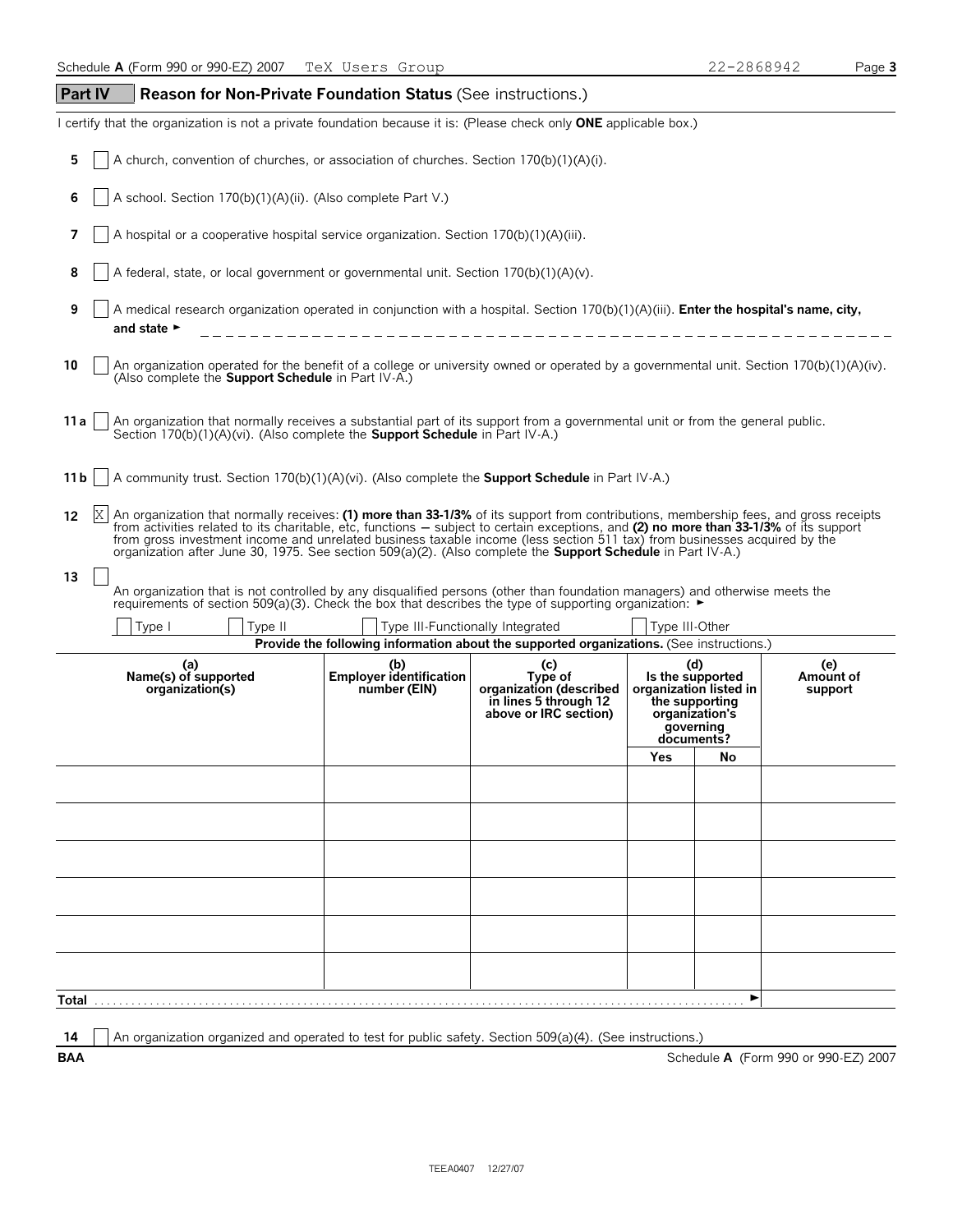Part IV-A Support Schedule (Complete only if you checked a box on line 10, 11, or 12.) Use cash method of accounting. **Note:** *You may use the worksheet in the instructions for converting from the accrual to the cash method of accounting.*

|    | Calendar year (or fiscal year<br><b>beainning in)</b>                                                                                                                                                                                                                                                                                                                                                                                                                                                                                                                                                                               | (a)<br>$2006$ | $\binom{b}{2005}$ | $\binom{c}{2004}$ | $\begin{array}{c} \textbf{(d)} \\ 2003 \end{array}$ | (e)<br>Total |
|----|-------------------------------------------------------------------------------------------------------------------------------------------------------------------------------------------------------------------------------------------------------------------------------------------------------------------------------------------------------------------------------------------------------------------------------------------------------------------------------------------------------------------------------------------------------------------------------------------------------------------------------------|---------------|-------------------|-------------------|-----------------------------------------------------|--------------|
| 15 | Gifts, grants, and contributions<br>received. (Do not include<br>unusual grants. See line 28.)                                                                                                                                                                                                                                                                                                                                                                                                                                                                                                                                      | 11,817.       | 16,858.           | 11,461.           | 16,032.                                             | 56, 168.     |
| 16 | Membership fees received                                                                                                                                                                                                                                                                                                                                                                                                                                                                                                                                                                                                            | 101,669.      | 91,173.           | 101,632.          | 113,598.                                            | 408,072.     |
| 17 | Gross receipts from admissions,<br>merchandise sold or services performed.<br>or furnishing of facilities in any activity<br>that is related to the organization's<br>charitable, etc, purpose                                                                                                                                                                                                                                                                                                                                                                                                                                      | 0.            | $0$ .             | $0$ .             | $0$ .                                               | 0.           |
| 18 | Gross income from interest, dividends,<br>amts rec'd from payments on securities<br>loans (sec. 512(a)(5)), rents, royalties,<br>income from similar sources, and<br>unrelated business taxable income (less<br>sec. 511 taxes) from businesses acquired<br>by the organization after June 30, 1975.                                                                                                                                                                                                                                                                                                                                | 5,252.        | 4,788.            | 5,639.            | 6,078.                                              | 21,757.      |
| 19 | Net income from unrelated business<br>activities not included in line 18                                                                                                                                                                                                                                                                                                                                                                                                                                                                                                                                                            | $-1,415.$     | $-9,584.$         | $-3,342.$         | $-3,192.$                                           | $-17,533.$   |
|    | <b>20</b> Tax revenues levied for the<br>organization's benefit and<br>either paid to it or expended<br>on its behalf                                                                                                                                                                                                                                                                                                                                                                                                                                                                                                               |               |                   |                   |                                                     |              |
| 21 | The value of services or<br>facilities furnished to the<br>organization by a governmental<br>unit without charge. Do not<br>include the value of services or<br>facilities generally furnished to<br>the public without charge $\dots\dots$                                                                                                                                                                                                                                                                                                                                                                                         |               |                   |                   |                                                     |              |
|    | 22 Other income. Attach a<br>schedule. Do not include<br>gain or (loss) from sale of<br>capital assets                                                                                                                                                                                                                                                                                                                                                                                                                                                                                                                              |               |                   |                   |                                                     |              |
|    | 23 Total of lines 15 through 22                                                                                                                                                                                                                                                                                                                                                                                                                                                                                                                                                                                                     | 117,323.      | 103, 235.         | 115,390.          | 132,516.                                            | 468, 464.    |
| 24 | Line 23 minus line 17                                                                                                                                                                                                                                                                                                                                                                                                                                                                                                                                                                                                               | 117,323.      | 103,235.          | 115,390.          | 132,516.                                            | 468,464.     |
| 25 | Enter 1% of line 23                                                                                                                                                                                                                                                                                                                                                                                                                                                                                                                                                                                                                 | 1,173.        | 1,032.            | 1,154.            | 1,325.                                              |              |
| 26 | Organizations described on lines 10 or 11:                                                                                                                                                                                                                                                                                                                                                                                                                                                                                                                                                                                          |               |                   |                   | $\blacktriangleright$<br>26a                        |              |
|    | <b>b</b> Prepare a list for your records to show the name of and amount contributed by each person (other than a governmental unit or publicly supported organization) whose total gifts for 2003 through 2006 exceeded the amount                                                                                                                                                                                                                                                                                                                                                                                                  |               |                   |                   | 26 <sub>b</sub>                                     |              |
|    |                                                                                                                                                                                                                                                                                                                                                                                                                                                                                                                                                                                                                                     |               |                   |                   | 26c                                                 |              |
|    | <b>d</b> Add: Amounts from column (e) for lines:                                                                                                                                                                                                                                                                                                                                                                                                                                                                                                                                                                                    | 18            |                   | 19                |                                                     |              |
|    |                                                                                                                                                                                                                                                                                                                                                                                                                                                                                                                                                                                                                                     | 22            |                   |                   | 26d                                                 |              |
|    |                                                                                                                                                                                                                                                                                                                                                                                                                                                                                                                                                                                                                                     |               |                   |                   | 26e                                                 | $\approx$    |
|    | 27 Organizations described on line 12:                                                                                                                                                                                                                                                                                                                                                                                                                                                                                                                                                                                              |               |                   |                   |                                                     |              |
|    | a For amounts included in lines 15, 16, and 17 that were received from a 'disqualified person,' prepare a list for your records to show the<br>name of, and total amounts received in each year from, each 'disqualified person.' Do not file this list with your return. Enter the sum of<br>such amounts for each year:                                                                                                                                                                                                                                                                                                           |               |                   |                   |                                                     |              |
|    |                                                                                                                                                                                                                                                                                                                                                                                                                                                                                                                                                                                                                                     |               |                   |                   |                                                     |              |
|    | bFor any amount included in line 17 that was received from each person (other than 'disqualified persons'), prepare a list for your records<br>to show the name of, and amount received for each year, that was more than the larger of (1) the amount on line 25 for the year or (2)<br>\$5,000. (Include in the list organizations described in lines 5 through 11b, as well as individuals.) Do not file this list with your return.<br>After computing the difference between the amount received and the larger amount described in $(1)$ or $(2)$ , enter the sum of these<br>differences (the excess amounts) for each year: |               |                   |                   |                                                     |              |
|    |                                                                                                                                                                                                                                                                                                                                                                                                                                                                                                                                                                                                                                     |               |                   |                   |                                                     |              |
|    |                                                                                                                                                                                                                                                                                                                                                                                                                                                                                                                                                                                                                                     |               |                   |                   |                                                     |              |
|    |                                                                                                                                                                                                                                                                                                                                                                                                                                                                                                                                                                                                                                     |               |                   |                   |                                                     |              |
|    |                                                                                                                                                                                                                                                                                                                                                                                                                                                                                                                                                                                                                                     |               |                   |                   |                                                     |              |
|    |                                                                                                                                                                                                                                                                                                                                                                                                                                                                                                                                                                                                                                     |               |                   |                   |                                                     |              |
|    |                                                                                                                                                                                                                                                                                                                                                                                                                                                                                                                                                                                                                                     |               |                   |                   |                                                     |              |
|    | h Investment income percentage (line 18, column (e) (numerator) divided by line 27f (denominator)) $\blacktriangleright$ 27h 4.64 %                                                                                                                                                                                                                                                                                                                                                                                                                                                                                                 |               |                   |                   |                                                     |              |
|    | 28 Unusual Grants: For an organization described in line 10, 11, or 12 that received any unusual grants during 2003 through 2006, prepare a                                                                                                                                                                                                                                                                                                                                                                                                                                                                                         |               |                   |                   |                                                     |              |
|    | list for your records to show, for each year, the name of the contributor, the date and amount of the grant, and a brief description of the<br>nature of the grant. Do not file this list with your return. Do not include these grants in line 15.                                                                                                                                                                                                                                                                                                                                                                                 |               |                   |                   |                                                     |              |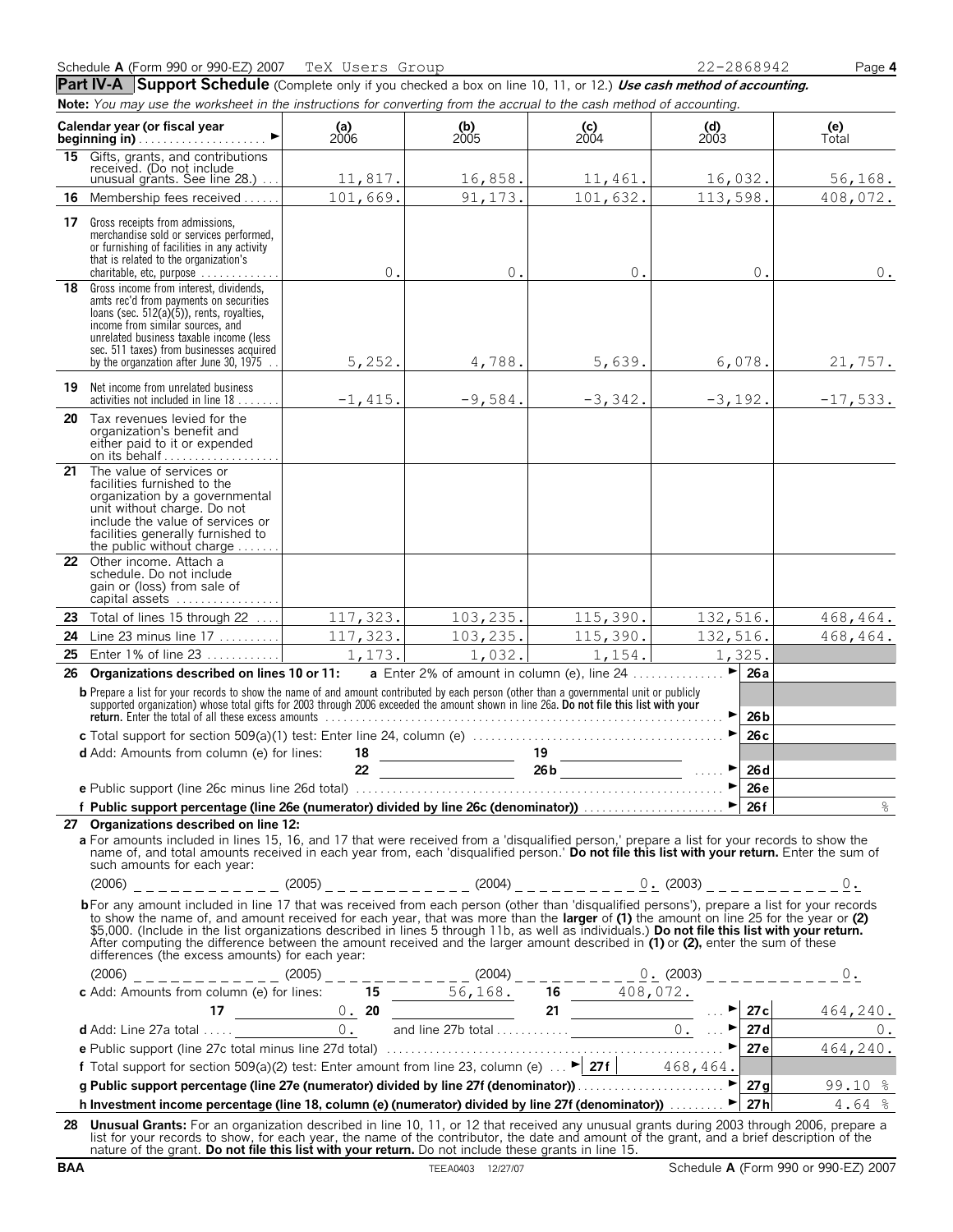| <b>Part V</b> | <b>Private School Questionnaire (See instructions.)</b><br>(To be completed ONLY by schools that checked the box on line 6 in Part IV)                                                                                                                                                                                                                         | N/A             |            |    |
|---------------|----------------------------------------------------------------------------------------------------------------------------------------------------------------------------------------------------------------------------------------------------------------------------------------------------------------------------------------------------------------|-----------------|------------|----|
|               |                                                                                                                                                                                                                                                                                                                                                                |                 | <b>Yes</b> | No |
| 29            | Does the organization have a racially nondiscriminatory policy toward students by statement in its charter, bylaws,                                                                                                                                                                                                                                            | 29              |            |    |
| 30            | Does the organization include a statement of its racially nondiscriminatory policy toward students in all its brochures, catalogues, and other written communications with the public dealing with student admissions, program                                                                                                                                 | 30              |            |    |
| 31            | Has the organization publicized its racially nondiscriminatory policy through newspaper or broadcast media during<br>the period of solicitation for students, or during the registration period if it has no solicitation program, in a way that<br>If 'Yes,' please describe; if 'No,' please explain. (If you need more space, attach a separate statement.) | 31              |            |    |
| 32            | Does the organization maintain the following:                                                                                                                                                                                                                                                                                                                  |                 |            |    |
|               | a Records indicating the racial composition of the student body, faculty, and administrative staff?                                                                                                                                                                                                                                                            | 32a             |            |    |
|               | <b>b</b> Records documenting that scholarships and other financial assistance are awarded on a racially                                                                                                                                                                                                                                                        | 32 <sub>b</sub> |            |    |
|               | c Copies of all catalogues, brochures, announcements, and other written communications to the public dealing                                                                                                                                                                                                                                                   | 32c             |            |    |
|               |                                                                                                                                                                                                                                                                                                                                                                | 32d             |            |    |
|               | If you answered 'No' to any of the above, please explain. (If you need more space, attach a separate statement.)                                                                                                                                                                                                                                               |                 |            |    |
|               | ______________________________                                                                                                                                                                                                                                                                                                                                 |                 |            |    |
| 33            | Does the organization discriminate by race in any way with respect to:                                                                                                                                                                                                                                                                                         |                 |            |    |
|               |                                                                                                                                                                                                                                                                                                                                                                | 33a             |            |    |
|               |                                                                                                                                                                                                                                                                                                                                                                | 33 <sub>b</sub> |            |    |
|               |                                                                                                                                                                                                                                                                                                                                                                | 33c             |            |    |
|               |                                                                                                                                                                                                                                                                                                                                                                | 33d             |            |    |
|               |                                                                                                                                                                                                                                                                                                                                                                | 33 <sub>e</sub> |            |    |
|               |                                                                                                                                                                                                                                                                                                                                                                | 33f             |            |    |
|               |                                                                                                                                                                                                                                                                                                                                                                | 33q             |            |    |
|               |                                                                                                                                                                                                                                                                                                                                                                | 33h             |            |    |
|               | If you answered 'Yes' to any of the above, please explain. (If you need more space, attach a separate statement.)                                                                                                                                                                                                                                              |                 |            |    |
|               |                                                                                                                                                                                                                                                                                                                                                                |                 |            |    |
|               | 34a Does the organization receive any financial aid or assistance from a governmental agency?                                                                                                                                                                                                                                                                  | 34 a            |            |    |
|               | If you answered 'Yes' to either 34a or b, please explain using an attached statement.                                                                                                                                                                                                                                                                          | 34 <sub>b</sub> |            |    |
| 35            | Does the organization certify that it has complied with the applicable requirements of sections 4.01 through 4.05 of Rev Proc 75-50, 1975-2 C.B. 587, covering racial                                                                                                                                                                                          | 35              |            |    |
| <b>BAA</b>    | Schedule A (Form 990 or 990-EZ) 2007<br>TEEA0404 12/27/07                                                                                                                                                                                                                                                                                                      |                 |            |    |

Schedule **A** (Form 990 or 990-EZ) 2007 Page **5**

TeX Users Group 22-2868942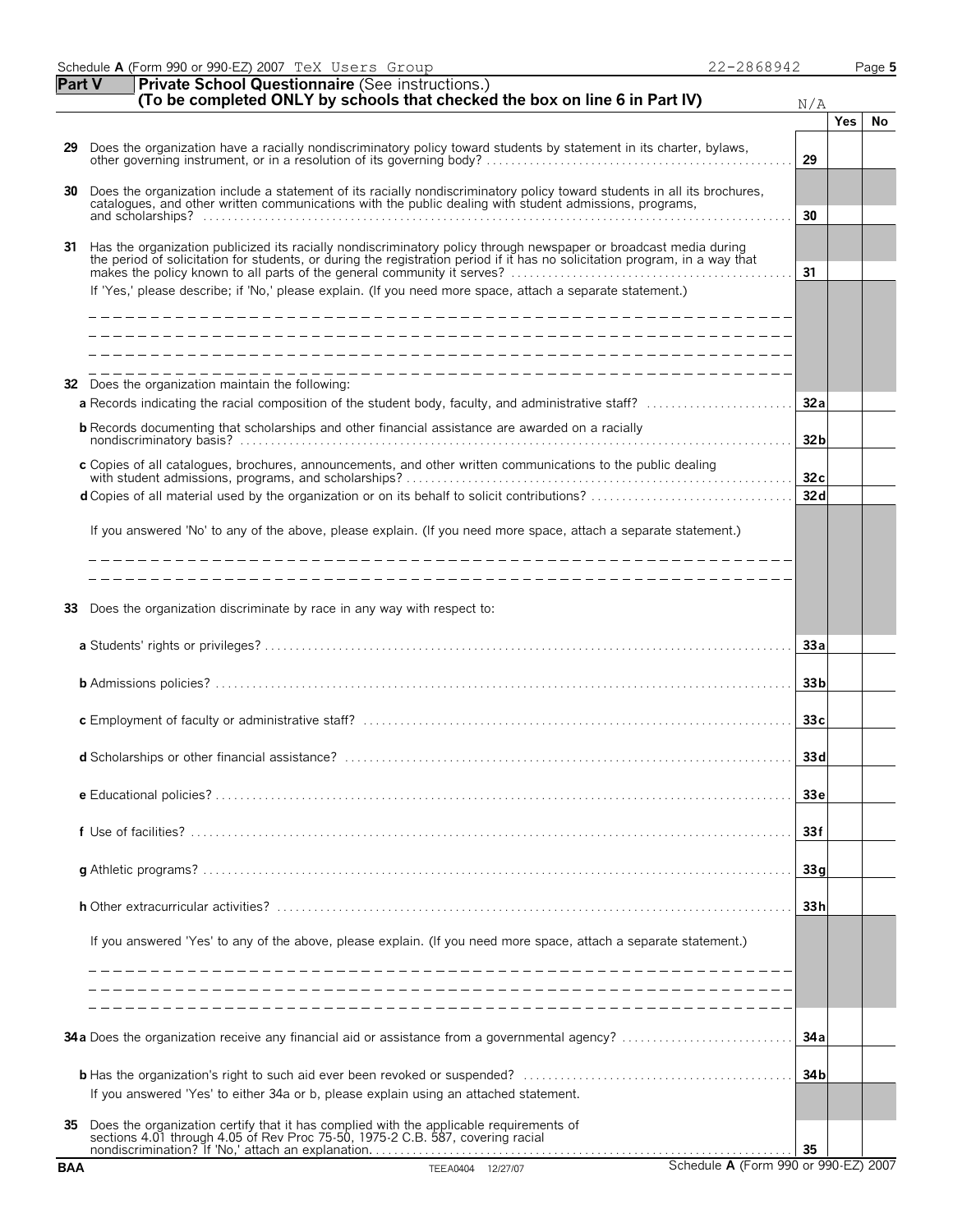|                                                               |                          |                                 | Check $\triangleright$ <b>b</b>                     |                                                                                                                                        |                                                                                                                                                                                                                                                                                                                                |                                                                                                                                                                                                                                                                                                                                  |                                                             |
|---------------------------------------------------------------|--------------------------|---------------------------------|-----------------------------------------------------|----------------------------------------------------------------------------------------------------------------------------------------|--------------------------------------------------------------------------------------------------------------------------------------------------------------------------------------------------------------------------------------------------------------------------------------------------------------------------------|----------------------------------------------------------------------------------------------------------------------------------------------------------------------------------------------------------------------------------------------------------------------------------------------------------------------------------|-------------------------------------------------------------|
| <b>Limits on Lobbying Expenditures</b>                        |                          |                                 |                                                     |                                                                                                                                        |                                                                                                                                                                                                                                                                                                                                | (a)<br>Affiliated group<br>totals                                                                                                                                                                                                                                                                                                | (b)<br>To be completed<br>for all electing<br>organizations |
|                                                               |                          |                                 |                                                     |                                                                                                                                        | 36                                                                                                                                                                                                                                                                                                                             |                                                                                                                                                                                                                                                                                                                                  | 0.                                                          |
|                                                               |                          |                                 |                                                     |                                                                                                                                        | 37                                                                                                                                                                                                                                                                                                                             |                                                                                                                                                                                                                                                                                                                                  |                                                             |
|                                                               |                          |                                 |                                                     |                                                                                                                                        | 38                                                                                                                                                                                                                                                                                                                             |                                                                                                                                                                                                                                                                                                                                  | 0.                                                          |
|                                                               |                          |                                 |                                                     |                                                                                                                                        | 39                                                                                                                                                                                                                                                                                                                             |                                                                                                                                                                                                                                                                                                                                  |                                                             |
| Total exempt purpose expenditures (add lines 38 and 39)<br>40 |                          |                                 |                                                     |                                                                                                                                        | 40                                                                                                                                                                                                                                                                                                                             |                                                                                                                                                                                                                                                                                                                                  | 0.                                                          |
|                                                               |                          |                                 |                                                     |                                                                                                                                        |                                                                                                                                                                                                                                                                                                                                |                                                                                                                                                                                                                                                                                                                                  |                                                             |
|                                                               |                          |                                 |                                                     |                                                                                                                                        |                                                                                                                                                                                                                                                                                                                                |                                                                                                                                                                                                                                                                                                                                  |                                                             |
|                                                               |                          |                                 |                                                     |                                                                                                                                        |                                                                                                                                                                                                                                                                                                                                |                                                                                                                                                                                                                                                                                                                                  |                                                             |
|                                                               |                          |                                 |                                                     |                                                                                                                                        |                                                                                                                                                                                                                                                                                                                                |                                                                                                                                                                                                                                                                                                                                  |                                                             |
|                                                               |                          |                                 |                                                     |                                                                                                                                        | 41                                                                                                                                                                                                                                                                                                                             |                                                                                                                                                                                                                                                                                                                                  | 0.                                                          |
|                                                               |                          |                                 |                                                     |                                                                                                                                        |                                                                                                                                                                                                                                                                                                                                |                                                                                                                                                                                                                                                                                                                                  |                                                             |
|                                                               |                          |                                 |                                                     |                                                                                                                                        |                                                                                                                                                                                                                                                                                                                                |                                                                                                                                                                                                                                                                                                                                  |                                                             |
|                                                               |                          |                                 |                                                     |                                                                                                                                        | 42                                                                                                                                                                                                                                                                                                                             |                                                                                                                                                                                                                                                                                                                                  | 0.                                                          |
|                                                               |                          |                                 |                                                     |                                                                                                                                        | 43                                                                                                                                                                                                                                                                                                                             |                                                                                                                                                                                                                                                                                                                                  | $0$ .                                                       |
|                                                               |                          |                                 |                                                     |                                                                                                                                        | 44                                                                                                                                                                                                                                                                                                                             |                                                                                                                                                                                                                                                                                                                                  | $0$ .                                                       |
|                                                               | Check $\triangleright$ a | If the amount on line 40 is $-$ | if the organization belongs to an affiliated group. | (The term 'expenditures' means amounts paid or incurred.)<br>Lobbying nontaxable amount. Enter the amount from the following table $-$ | The lobbying nontaxable amount is $-$<br>Over \$500,000 but not over \$1,000,000 \$100,000 plus 15% of the excess over \$500,000<br>Over \$1,000,000 but not over \$1,500,000 \$175,000 plus 10% of the excess over \$1,000,000<br>Over \$1,500,000 but not over \$17,000,000 \$225,000 plus 5% of the excess over \$1,500,000 | Total lobbying expenditures to influence public opinion (grassroots lobbying)<br>Total lobbying expenditures to influence a legislative body (direct lobbying)<br>Subtract line 42 from line 36. Enter $-0$ if line 42 is more than line 36 $\ldots$<br>Subtract line 41 from line 38. Enter -0- if line 41 is more than line 38 | if you checked 'a' and 'limited control' provisions apply.  |

**Caution:** *If there is an amount on either line 43 or line 44, you must file Form 4720.*

#### **4 -Year Averaging Period Under Section 501(h)**

(Some organizations that made a section  $501(h)$  election do not have to complete all of the five columns below.

See the instructions for lines 45 through 50.)

|                                                                                                                                                                                                                                                                                                 |                                                                                                                                                                                                                  | Lobbying Expenditures During 4 - Year Averaging Period                                    |             |             |     |                      |    |        |  |
|-------------------------------------------------------------------------------------------------------------------------------------------------------------------------------------------------------------------------------------------------------------------------------------------------|------------------------------------------------------------------------------------------------------------------------------------------------------------------------------------------------------------------|-------------------------------------------------------------------------------------------|-------------|-------------|-----|----------------------|----|--------|--|
|                                                                                                                                                                                                                                                                                                 | Calendar year<br>(or fiscal year<br>beginning in) $\blacktriangleright$                                                                                                                                          | (a)<br>2007                                                                               | (b)<br>2006 | (c)<br>2005 | (d) | (e)<br>2004<br>Total |    |        |  |
| 45.                                                                                                                                                                                                                                                                                             | Lobbying nontaxable<br>$amount \dots \dots \dots \dots$                                                                                                                                                          |                                                                                           |             |             |     |                      |    |        |  |
| 46.                                                                                                                                                                                                                                                                                             | Lobbying ceiling amount<br>$(150\% \text{ of line } 45(e)) \dots$ .                                                                                                                                              |                                                                                           |             |             |     |                      |    |        |  |
|                                                                                                                                                                                                                                                                                                 | 47 Total lobbying<br>expenditures                                                                                                                                                                                |                                                                                           |             |             |     |                      |    |        |  |
| 48.                                                                                                                                                                                                                                                                                             | Grassroots non-<br>taxable amount                                                                                                                                                                                |                                                                                           |             |             |     |                      |    |        |  |
|                                                                                                                                                                                                                                                                                                 | 49 Grassroots ceiling amount<br>$(150\% \text{ of line } 48(e)) \dots$ .                                                                                                                                         |                                                                                           |             |             |     |                      |    |        |  |
|                                                                                                                                                                                                                                                                                                 | 50 Grassroots lobbying<br>expenditures                                                                                                                                                                           |                                                                                           |             |             |     |                      |    |        |  |
|                                                                                                                                                                                                                                                                                                 | <b>Part VI-B</b> Lobbying Activity by Nonelecting Public Charities                                                                                                                                               | (For reporting only by organizations that did not complete Part VI-A) (See instructions.) |             |             |     |                      |    | N/A    |  |
|                                                                                                                                                                                                                                                                                                 | During the year, did the organization attempt to influence national, state or local legislation, including any<br>attempt to influence public opinion on a legislative matter or referendum, through the use of: |                                                                                           |             |             |     | Yes I                | No | Amount |  |
| <b>b</b> Paid staff or management (Include compensation in expenses reported on lines c through h.)<br>g Direct contact with legislators, their staffs, government officials, or a legislative body<br>h Rallies, demonstrations, seminars, conventions, speeches, lectures, or any other means |                                                                                                                                                                                                                  |                                                                                           |             |             |     |                      |    |        |  |
|                                                                                                                                                                                                                                                                                                 | If 'Yes' to any of the above, also attach a statement giving a detailed description of the lobbying activities.                                                                                                  |                                                                                           |             |             |     |                      |    |        |  |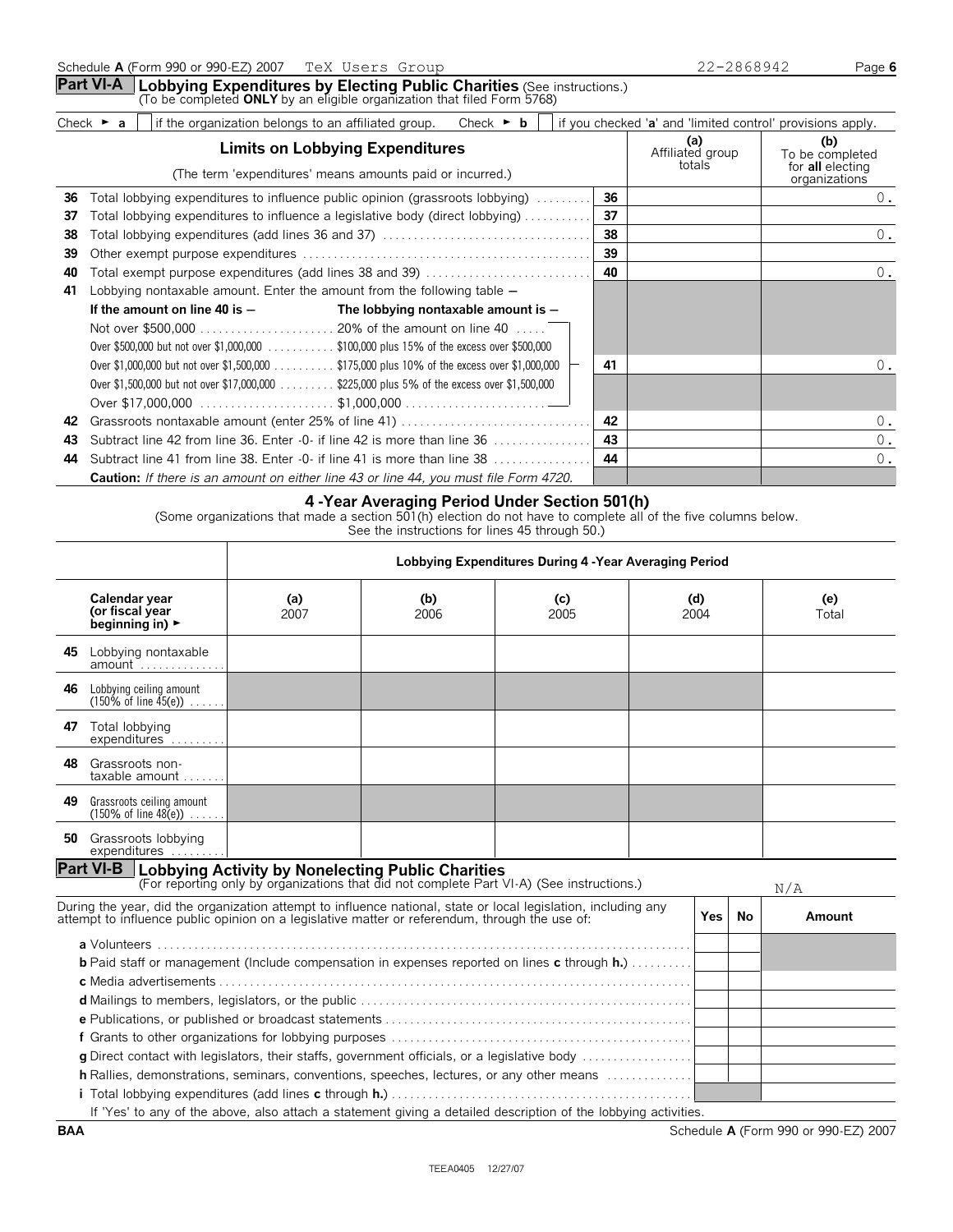#### **Part VII Information Regarding Transfers To and Transactions and Relationships With Noncharitable Exempt Organizations** (See instructions)

| 51 Did the reporting organization directly or indirectly engage in any of the following with any other organization described in section 501(c) |  |
|-------------------------------------------------------------------------------------------------------------------------------------------------|--|
| of the Code (other than section 501(c)(3) organizations) or in section 527, relating to political organizations?                                |  |
|                                                                                                                                                 |  |

| a Transfers from the reporting organization to a noncharitable exempt organization of: |          | Yes. | No. |
|----------------------------------------------------------------------------------------|----------|------|-----|
|                                                                                        |          |      |     |
|                                                                                        | a (ii)   |      |     |
| <b>b</b> Other transactions:                                                           |          |      |     |
|                                                                                        | b (i)    |      |     |
|                                                                                        | b (ii)   |      |     |
|                                                                                        | b (iii)  |      | Χ   |
|                                                                                        | $b$ (iv) |      |     |
|                                                                                        | b(v)     |      |     |
|                                                                                        | b (vi)   |      |     |
|                                                                                        |          |      |     |

**c** Sharing of facilities, equipment, mailing lists, other assets, or paid employees . . . . . . . . . . . . . . . . . . . . . . . . . . . . . . . . . . . . . **c d** If the answer to any of the above is 'Yes,' complete the following schedule. Column (b) should always show the fair market value of<br>the goods, other assets, or services given by the reporting organization. If the organ

| $(n)$<br>Line no. | (b)<br>Amount involved | (c)<br>Name of noncharitable exempt organization | (d) (d) Description of transfers, transactions, and sharing arrangements |
|-------------------|------------------------|--------------------------------------------------|--------------------------------------------------------------------------|
|                   |                        |                                                  |                                                                          |
|                   |                        |                                                  |                                                                          |
|                   |                        |                                                  |                                                                          |
|                   |                        |                                                  |                                                                          |
|                   |                        |                                                  |                                                                          |
|                   |                        |                                                  |                                                                          |
|                   |                        |                                                  |                                                                          |
|                   |                        |                                                  |                                                                          |
|                   |                        |                                                  |                                                                          |
|                   |                        |                                                  |                                                                          |
|                   |                        |                                                  |                                                                          |
|                   |                        |                                                  |                                                                          |
|                   |                        |                                                  |                                                                          |
|                   |                        |                                                  |                                                                          |
|                   |                        |                                                  |                                                                          |
|                   |                        |                                                  |                                                                          |

| 52a Is the organization directly or indirectly affiliated with, or related to, one or more tax-exempt organizations<br>described in section 501(c) of the Code (other than section 501(c)(3)) or in section 527? |  |
|------------------------------------------------------------------------------------------------------------------------------------------------------------------------------------------------------------------|--|
| <b>b</b> If 'Yes,' complete the following schedule:                                                                                                                                                              |  |

| (a)<br>Name of organization | (b)<br>Type of organization | (c)<br>Description of relationship |
|-----------------------------|-----------------------------|------------------------------------|
|                             |                             |                                    |
|                             |                             |                                    |
|                             |                             |                                    |
|                             |                             |                                    |
|                             |                             |                                    |
|                             |                             |                                    |
|                             |                             |                                    |
|                             |                             |                                    |
|                             |                             |                                    |
|                             |                             |                                    |
|                             |                             |                                    |
|                             |                             |                                    |
|                             |                             |                                    |
|                             |                             |                                    |
|                             |                             |                                    |
|                             |                             |                                    |

**BAA** Schedule **A** (Form 990 or 990-EZ) 2007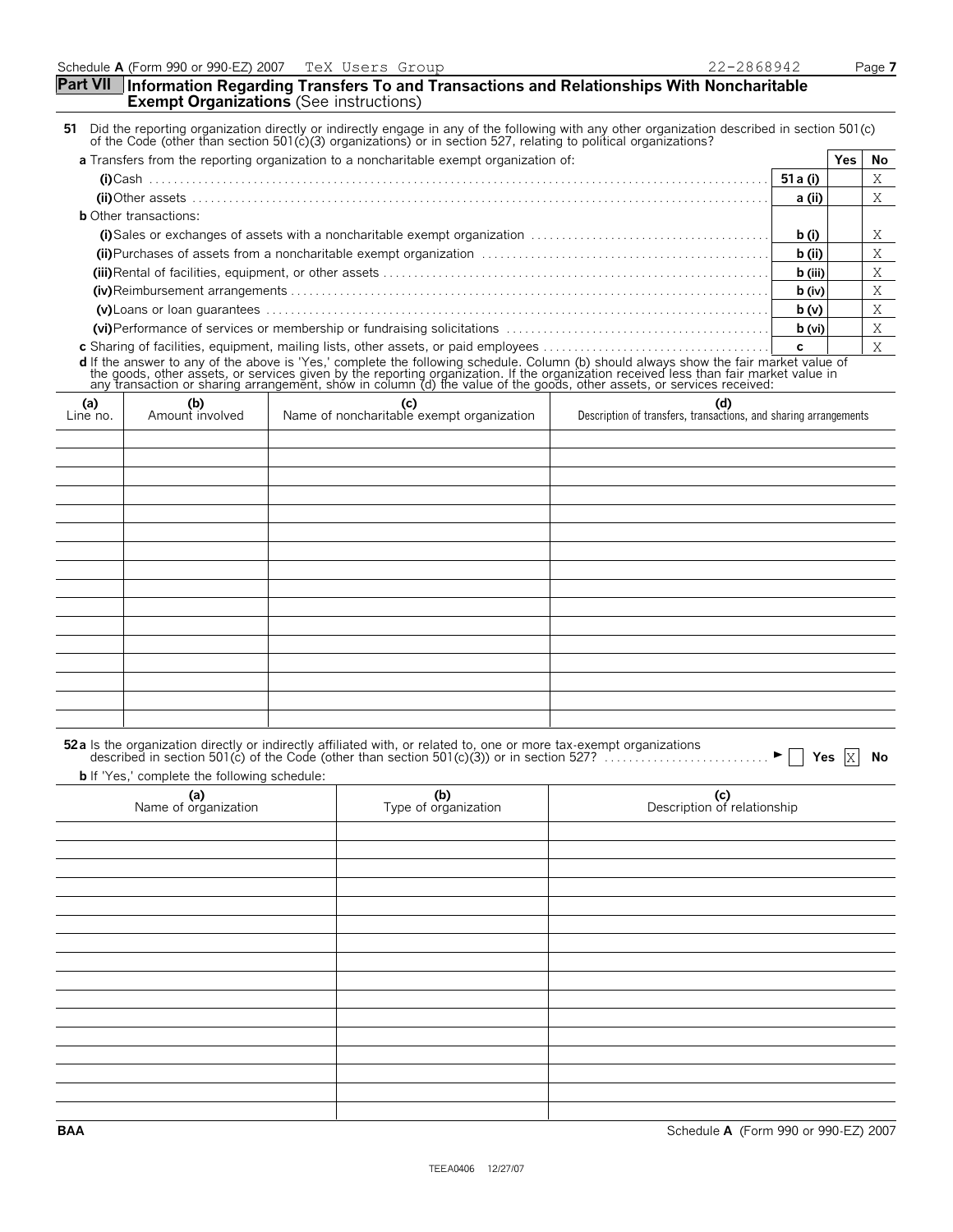# Form 990, Page 2, Part II, Line 43 **Other Expenses Stmt**

| Other expenses not<br>covered above (itemize): | (A)<br>Total | (B)<br>Program<br>services | (C)<br>Management<br>and general | (D)<br>Fundraising |
|------------------------------------------------|--------------|----------------------------|----------------------------------|--------------------|
| PayPal fees                                    | 198.         | 198.                       |                                  |                    |
| Gifts                                          | 45.          |                            | 45.                              |                    |
| Liability Insurance                            | 500.         |                            | 500.                             |                    |
| Workers Compensation                           | 446.         |                            | 446.                             |                    |
| Conf Expense, office + overhead                | 1,164.       | 1,164.                     |                                  |                    |
| Member Renewal                                 | 335.         | 335.                       |                                  |                    |
| Software Production/Mailing                    | 1,111.       | 1,111.                     |                                  |                    |
| Total                                          | 3,799.       | 2,808.                     | 991.                             |                    |

Form 990, Page 5, Part V-A

# **List of Officers, Directors, Trustees, & Key Employees Statement**

| (A)<br>Name and address           | (B)<br>Title and<br>average hours<br>per week devoted<br>to position | (C)<br>Compensation<br>(if not paid,<br>$enter - 0-$ ) | (D)<br>Contributions<br>to employee<br>benefit plans<br>and deferred<br>compensation | (E)<br>Expense<br>account<br>and other<br>allowances |
|-----------------------------------|----------------------------------------------------------------------|--------------------------------------------------------|--------------------------------------------------------------------------------------|------------------------------------------------------|
| Business<br>Person<br>X           |                                                                      |                                                        |                                                                                      |                                                      |
| Jim Hefferon                      |                                                                      |                                                        |                                                                                      |                                                      |
| Saint Michael's College           | Director                                                             |                                                        |                                                                                      |                                                      |
| VT<br>05439<br>Colchester,        | 0.00                                                                 | $\,0$ .                                                | $\mathsf{0}$ .                                                                       | $0$ .                                                |
| Person<br>X<br>Business $\dots$   |                                                                      |                                                        |                                                                                      |                                                      |
| Ross Moore                        |                                                                      |                                                        |                                                                                      |                                                      |
| Macquarie University              | Director                                                             |                                                        |                                                                                      |                                                      |
| Sydney, Australia                 | 0.00                                                                 | $\mathbf 0$ .                                          | $\,0$ .                                                                              | $0$ .                                                |
| X<br>Business<br>Person           |                                                                      |                                                        |                                                                                      |                                                      |
| Arthur Ogawa                      |                                                                      |                                                        |                                                                                      |                                                      |
| 40453 Cherokee Oaks Drive         | Director                                                             |                                                        |                                                                                      |                                                      |
| CA<br>Three Rivers,<br>93271      | 0.00                                                                 | $0$ .                                                  | $0$ .                                                                                | $0$ .                                                |
| Person<br>X<br>Business           |                                                                      |                                                        |                                                                                      |                                                      |
| Jon Breitenbucher                 |                                                                      |                                                        |                                                                                      |                                                      |
| College of Wooster                | Director                                                             |                                                        |                                                                                      |                                                      |
| Wooster,<br>OH<br>44691           | 0.00                                                                 | $0$ .                                                  | 0.                                                                                   | 0.                                                   |
| Person<br>X<br>Business           |                                                                      |                                                        |                                                                                      |                                                      |
| Cheryl Ponchin                    |                                                                      |                                                        |                                                                                      |                                                      |
| Inst for Defense Anal             | Director                                                             |                                                        |                                                                                      |                                                      |
| Princeton,<br>ΝJ<br>08540         | 0.00                                                                 | $0$ .                                                  | $0$ .                                                                                | 0.                                                   |
| Person<br>X<br>Business           |                                                                      |                                                        |                                                                                      |                                                      |
| Klaus Hoeppner                    |                                                                      |                                                        |                                                                                      |                                                      |
| Darmstadt, Germany                | Director                                                             |                                                        |                                                                                      |                                                      |
|                                   | 0.00                                                                 | $0$ .                                                  | $0$ .                                                                                | 0.                                                   |
| Person<br>X<br>Business           |                                                                      |                                                        |                                                                                      |                                                      |
| Philip Taylor                     |                                                                      |                                                        |                                                                                      |                                                      |
| University of London              | Director                                                             |                                                        |                                                                                      |                                                      |
| Egham Surrey<br>UK                | 0.00                                                                 | $\mathbf 0$ .                                          | $0$ .                                                                                | 0.                                                   |
| X<br>Business<br>Person           |                                                                      |                                                        |                                                                                      |                                                      |
| Steve Peter                       |                                                                      |                                                        |                                                                                      |                                                      |
| Beech Stave Press<br>Edison<br>ΝJ | Director<br>0.00                                                     | 0.                                                     | $0$ .                                                                                |                                                      |
|                                   |                                                                      |                                                        |                                                                                      | $0$ .                                                |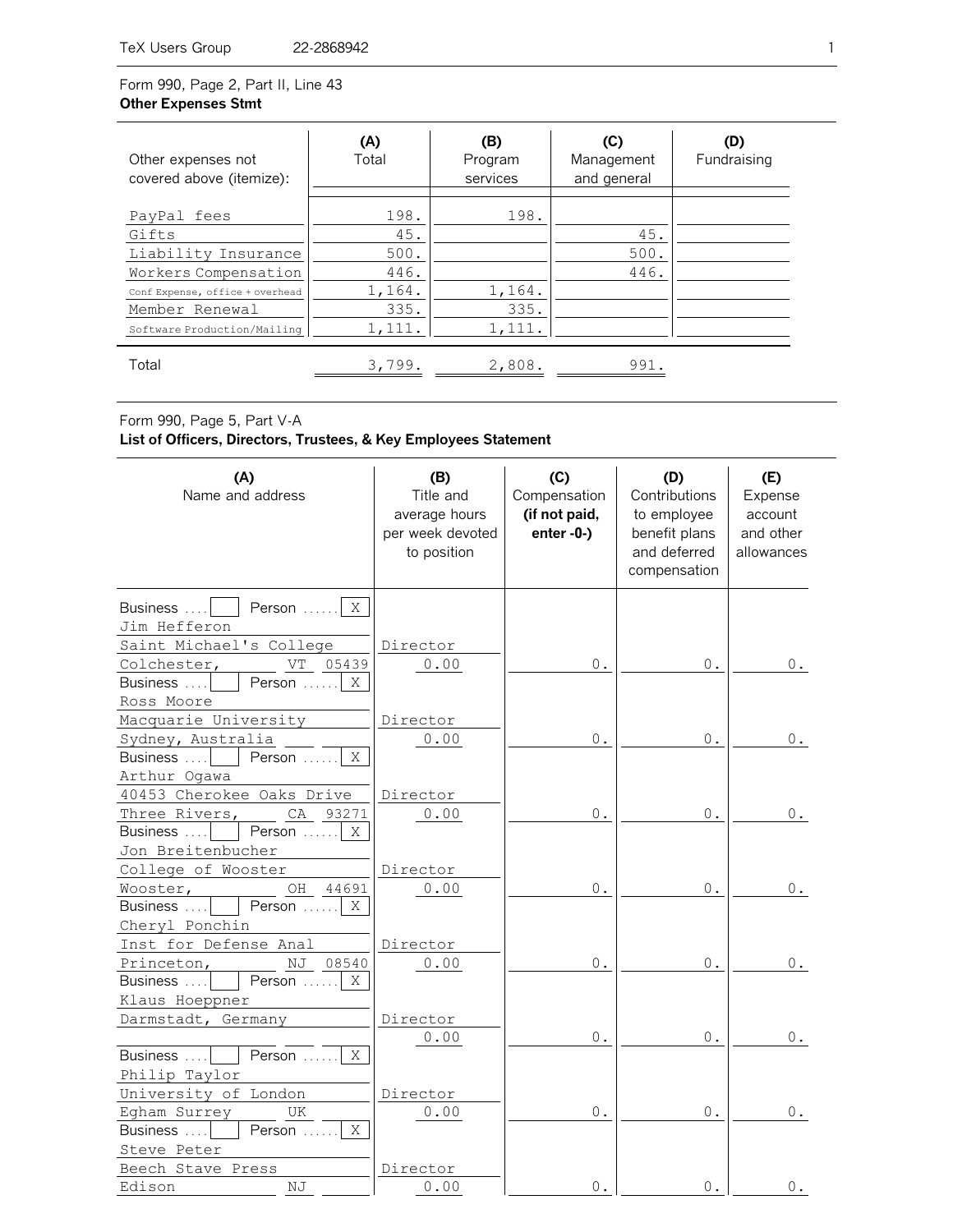#### Form 990, Page 5, Part V-A **List of Officers, Directors, Trustees, & Key Employees Statement**

| (A)<br>Name and address                                                                     | (B)<br>Title and<br>average hours<br>per week devoted<br>to position | (C)<br>Compensation<br>(if not paid,<br>enter $-0$ - $)$ | (D)<br>Contributions<br>to employee<br>benefit plans<br>and deferred<br>compensation | (E)<br>Expense<br>account<br>and other<br>allowances |
|---------------------------------------------------------------------------------------------|----------------------------------------------------------------------|----------------------------------------------------------|--------------------------------------------------------------------------------------|------------------------------------------------------|
| Person $\ldots$ $X$<br>Business<br>Steve Grathwohl<br>Duke University Press<br>Durham<br>ΝC | Director<br>0.00                                                     | 0.                                                       | $0$ .                                                                                | 0.                                                   |

Form 990. Part VI, Page 7, Line 90a **States Filed In**

Oregon

Form 990, Page 4, Part IV, Lines 57a & 57b **Land, Buildings and Equipment Statement**

|              | (a)<br>Cost/Other<br><b>Basis</b> | (b)<br>Accumulated<br>Depreciation | (c)<br><b>Book Value</b> |
|--------------|-----------------------------------|------------------------------------|--------------------------|
| Fixed Assets | 51,537.                           | 47,811.                            | 3,726.                   |
| Total        | 51,537.                           | 47,811.                            | 3,726.                   |

Form 990, Page 4, Part IV, Line 65 **Other Liabilities Statement**

| Line 65 - Other Liabilities:       | <b>Beginning</b><br>of Year | End of<br>Year |
|------------------------------------|-----------------------------|----------------|
| Committed Funds: CTAN              | 435.                        | 846.           |
| Committed Funds: LaTeX3            | 4,080.                      | 5,221.         |
| Committed Funds: LuaTeX            | $\mathbf 0$                 | $5$ .          |
| Committed Funds: MacTeX            | 105.                        | 1,296.         |
| Committed Funds: TeX Gyre donation | $\circ$                     | 20.            |
| Federal P/R Taxes Payable          | 865.                        | 888.           |
| State P/R Taxes Payable            | 192.                        | 192.           |
| Total                              | 5,677.                      | 8,468.         |

Continued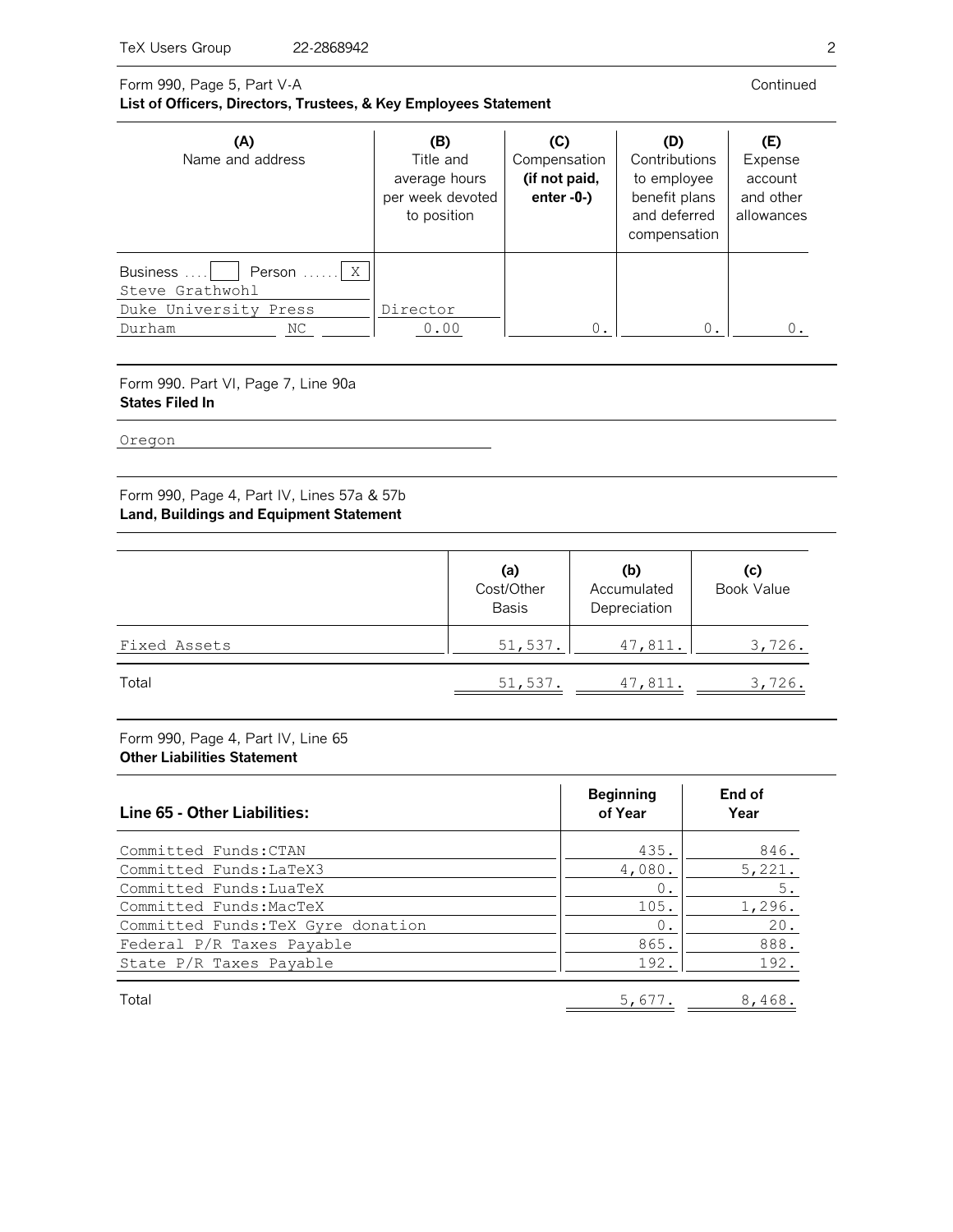#### **Supporting Statement of:**

Form 990 p 1/Line 1b

| <b>Description</b>    | Amount  |
|-----------------------|---------|
| General contributions | 5,148.  |
| Conference donations  | 2,413.  |
| Grant                 | 20,000. |
| Total                 | 27,561. |

#### **Supporting Statement of:**

Form 990 p 2/Line 22a column (B)

| <b>Description</b>      | Amount  |
|-------------------------|---------|
| EuroTeX                 | 1,000.  |
| GUST - TeX Gyre Project | 2,500.  |
| Gerben drawing          | 250.    |
| Grant 1 TeX Gyre        | 5,000.  |
| Grant 2 TeXworks        | 5,000.  |
| Total                   | 13,750. |

#### **Supporting Statement of:**

Form 990 p 2/Line 22b column (B)

| <b>Description</b> | Amount  |
|--------------------|---------|
| Matching grant     | 10,000. |
| Total              | 10,000. |

# **Supporting Statement of:**

Form 990 p 4/Line 46, column (A)

| <b>Description</b>     | Amount  |
|------------------------|---------|
| B o f A 9 Mo CD        |         |
| B of A 11 Mo CD        | 35,536. |
| B of A Checking        | 364.    |
| B of A Maximizer       | 19,178. |
| Oregon Telco 12 Mo CD  | 78,706. |
| OregonTelco PrimeShare | 5.      |
|                        |         |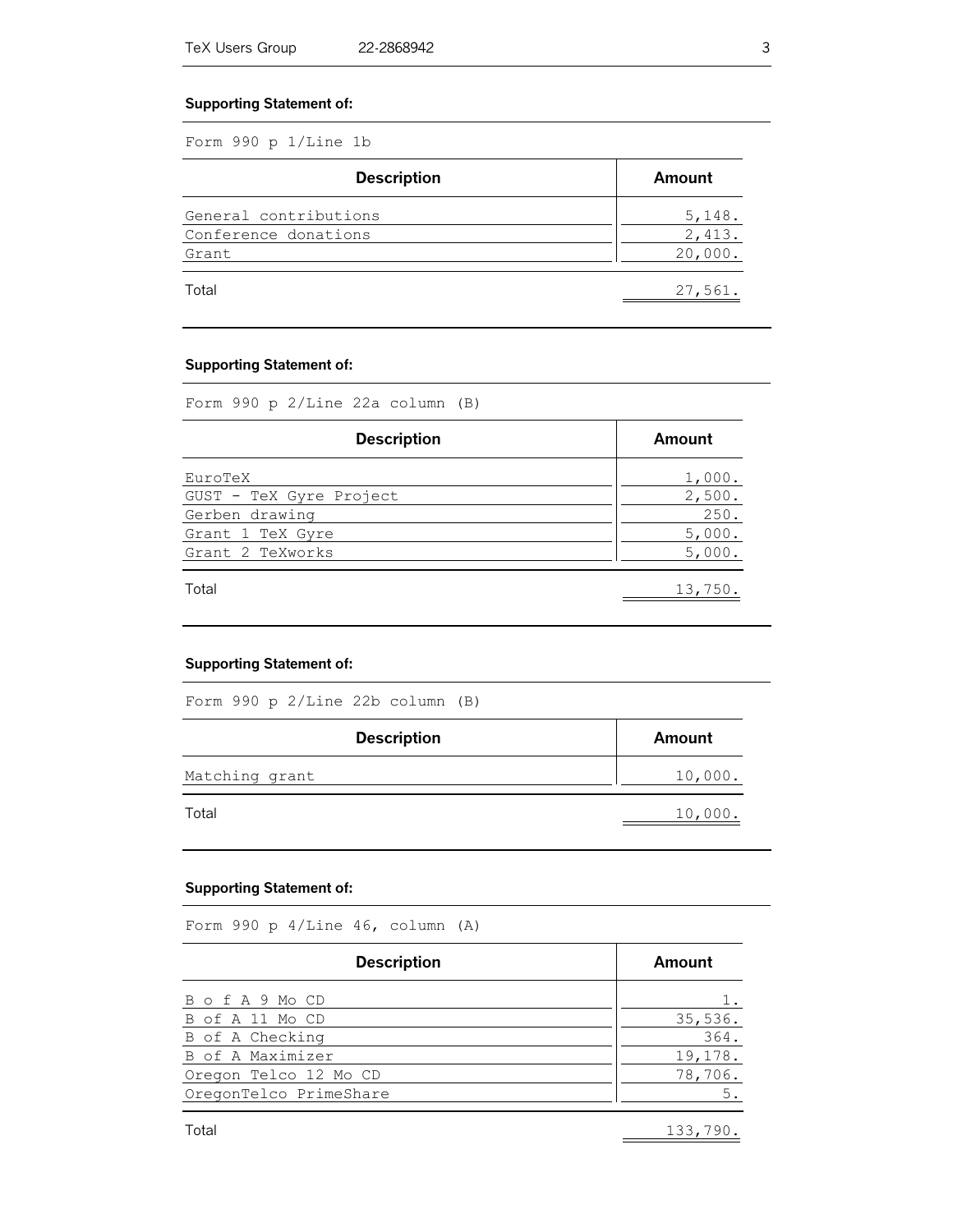#### **Supporting Statement of:**

Form 990 p 4/Line 46, column (B)

| <b>Description</b>           | Amount   |
|------------------------------|----------|
| B o f A 9 Mo CD              |          |
| B of A 11 Mo CD              | 37,065.  |
| B of A Checking              | 5,662.   |
| B of A Maximizer 21203-18374 | 35,395.  |
| Oregon Telco 12 Mo CD        | 82,362.  |
| OregonTelco PrimeShare 80144 | 5.       |
| Total                        | 160,490. |

# **Supporting Statement of:**

Form 990 p 4/Line 53, column (B)

| <b>Description</b>           | Amount |  |
|------------------------------|--------|--|
| Deferred Accounting Software | 200.   |  |
| Deferred Intl conf expense   | 587.   |  |
| Deferred JMM expense         | 540.   |  |
| Total                        | 1,327. |  |

# **Supporting Statement of:**

Form 990 p 4/Line 61, column (A)

| <b>Description</b>                               | Amount |
|--------------------------------------------------|--------|
| Committed Funds: Bursary                         | 2,117. |
| Committed Funds: TeX Development Fund: 2004 owed | 1,500. |
| Committed Funds: TeX Development Fund: 2005 owed | 1,000. |
| Committed Funds: TeX Development Fund: available | 85.    |
| Total                                            |        |

#### **Supporting Statement of:**

Form 990 p 4/Line 61, column (B)

| <b>Description</b>             | Amount  |
|--------------------------------|---------|
| Committed Funds: Bursary       | 1,073.  |
| Committed Funds: TDF 2005 owed | 1,000.  |
| Committed Funds: TDF available | 14,952. |